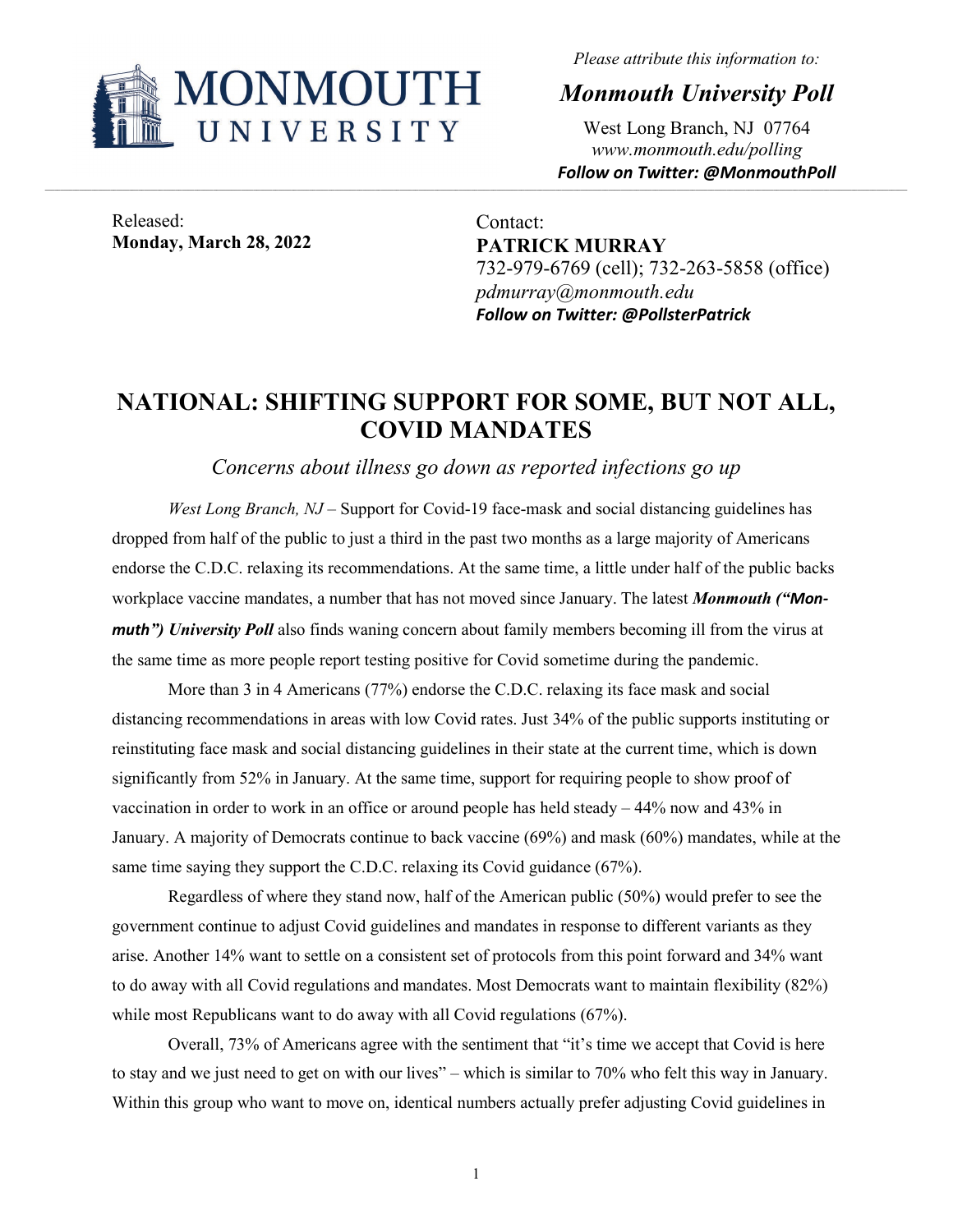response to new variants (42%) as say they want no regulations at all (42%). Another 14% of those who say it is time to get on with life want to choose a consistent set of guidelines.

"We asked the same question about accepting Covid is here to stay two months ago and got a similarly high number who want to get on with life. Our working hypothesis was that many people who support mandates simply wanted consistency in the guidelines. This new data suggests that is not necessarily the case. For some Americans, getting on with life means constantly being on guard and ready to reinstitute restrictions as new situations emerge," said Patrick Murray, director of the independent Monmouth University Polling Institute.

The number of people who are very concerned about a family member becoming seriously ill from the virus (23%) has dropped to its lowest point since last June (also 23%). This marks a 15-point decrease over the past two months (38% in January). The biggest drop in this concern has occurred among Democrats (30% now compared with 61% two months ago). At the same time, 38% of American adults report having tested positive for Covid (up from 27% in January). Another 14% say they were diagnosed without a test or believe they had the disease at some point during the pandemic.



**Concerned About Serious Covid Illness in Family**

Vaccine uptake, particularly getting a booster shot, has stalled and the poll finds the rate is unlikely to improve by much. Currently, just under half (48%) of adults report having received a Covid booster dose while one-third (33%) say they are not at all likely to get it.

Ratings for how different groups in the country have been handling the pandemic have ticked up over the past two months, including for President Joe Biden (49% good job, up from 43% in January),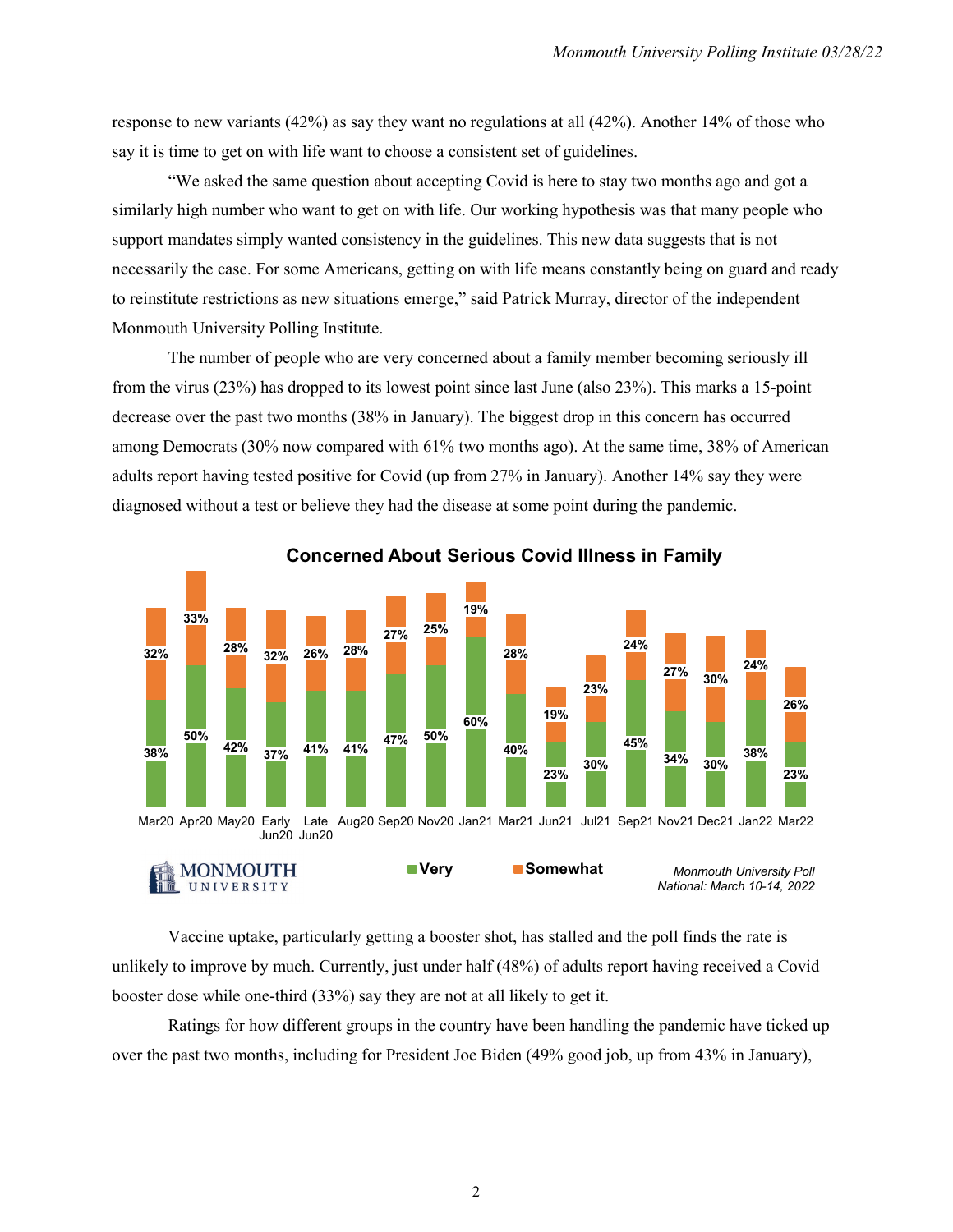federal health agencies (53%, up from 46%), state governors (59%, up from 54%), and the American public (35%, up from 29%).



The *Monmouth University Poll* was conducted by telephone from March 10 to 14, 2022 with 809 adults in the United States. The question results in this release have a margin of error of +/- 3.5 percentage points. The poll was conducted by the Monmouth University Polling Institute in West Long Branch, NJ.

# **QUESTIONS AND RESULTS**

(\* Some columns may not add to 100% due to rounding.)

[*Q1-18 & Q20-29 previously released.*] [*Q19 held.*]

30. How concerned are you about someone in your family becoming seriously ill from the coronavirus outbreak – very concerned, somewhat concerned, not too concerned, or not at all concerned?

| TREND:                     | March<br>2022 | Jan.<br>2022 | Dec.<br>2021 | Nov.<br>2021 | Sept.<br>2021 | July<br>2021 | June<br>2021 | March<br>2021 | Jan.<br>2021 |
|----------------------------|---------------|--------------|--------------|--------------|---------------|--------------|--------------|---------------|--------------|
| Very concerned             | 23%           | 38%          | 30%          | 34%          | 45%           | 30%          | 23%          | 40%           | 60%          |
| Somewhat concerned         | 26%           | 24%          | 30%          | 27%          | 24%           | 23%          | 19%          | 28%           | 19%          |
| Not too concerned          | 26%           | 19%          | 20%          | 22%          | 17%           | 21%          | 24%          | 14%           | 12%          |
| Not at all concerned       | 24%           | 17%          | 19%          | 15%          | 12%           | 24%          | 32%          | 16%           | 7%           |
| (VOL) Don't know           | 0%            | 0%           | 0%           | 1%           | 1%            | $0\%$        | $1\%$        | 0%            | 0%           |
| (VOL) Has already happened | 1%            | 1%           | 1%           | 1%           | $1\%$         | 2%           | $1\%$        | 2%            | 2%           |
| (n)                        | (809)         | (794)        | (808)        | (811)        | (802)         | (804)        | (810)        | (802)         | (809)        |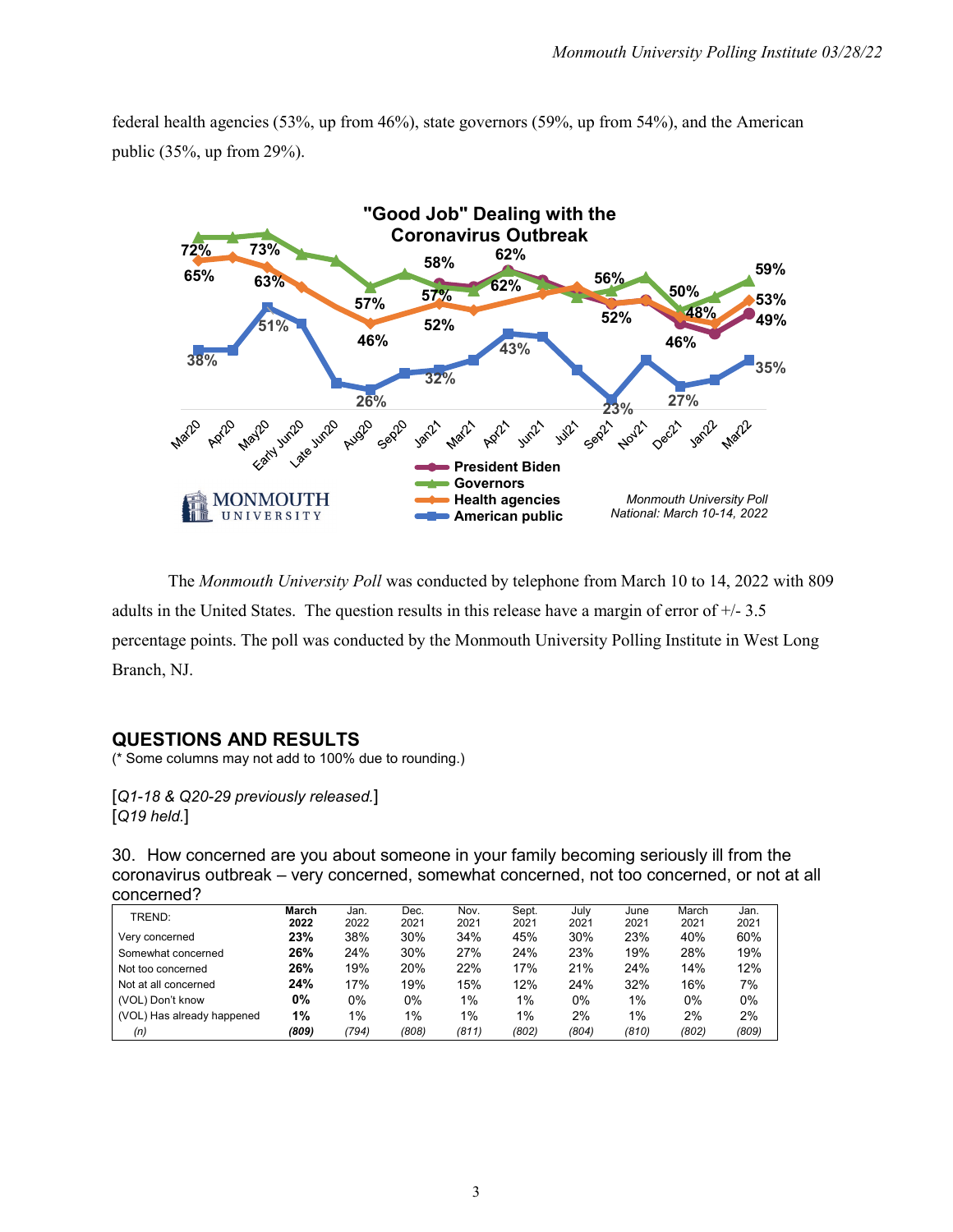| <b>TREND: Continued</b>    | Nov.  | Early Sept. | Aug.  | Late June | Early June | May   | April | March |
|----------------------------|-------|-------------|-------|-----------|------------|-------|-------|-------|
|                            | 2020  | 2020        | 2020  | 2020      | 2020       | 2020  | 2020  | 2020  |
| Very concerned             | 50%   | 47%         | 41%   | 41%       | 37%        | 42%   | 50%   | 38%   |
| Somewhat concerned         | 25%   | 27%         | 28%   | 26%       | 32%        | 28%   | 33%   | 32%   |
| Not too concerned          | 13%   | 13%         | 18%   | 17%       | 14%        | 14%   | 9%    | 18%   |
| Not at all concerned       | 10%   | 12%         | 13%   | 15%       | 16%        | 16%   | 7%    | 12%   |
| (VOL) Don't know           | 0%    | 0%          | 0%    | 0%        | 0%         | 0%    | 0%    | 0%    |
| (VOL) Has already happened | $1\%$ | 0%          | $1\%$ | 1%        | 0%         | 0%    | 0%    | n/a   |
| (n)                        | (810) | (867)       | (868) | (867)     | (807)      | (808) | (857) | (851) |

31. At any time during the pandemic, did you ever have Covid or think you had Covid? [*If YES*: Was your Covid status confirmed with a test, were you given the diagnosis by a medical professional without a test, or did you just know you had Covid?]

| TREND:                                  | March       | Jan.        |
|-----------------------------------------|-------------|-------------|
|                                         | 2022<br>38% | 2022<br>27% |
| Yes, confirmed with a test              |             |             |
| Yes, given the diagnosis without a test | 4%          | 2%          |
| Yes, just knew had Covid                | 10%         | 11%         |
| No, have not had Covid                  | 47%         | 59%         |
| (VOL) Don't know                        | 2%          | 1%          |
| (n)                                     | (809)       |             |

32. Please tell me if each of the following has done a good job or bad job dealing with the coronavirus outbreak. [*ITEMS WERE ROTATED*]

| .<br>TREND:             | Good<br>Job | Bad<br>Job | (VOL) Mixed,<br>depends | (VOL) Don't<br>know | (n)   |
|-------------------------|-------------|------------|-------------------------|---------------------|-------|
| <b>President Biden</b>  | 49%         | 47%        | 2%                      | 2%                  | (809) |
| -- January 2022         | 43%         | 53%        | 3%                      | 1%                  | (794) |
| -- December 2021        | 46%         | 46%        | 4%                      | 4%                  | (808) |
| -- November 2021        | 53%         | 41%        | 2%                      | 3%                  | (811) |
| -- September 2021       | 52%         | 43%        | 4%                      | 1%                  | (802) |
| -- July 2021            | 55%         | 38%        | 4%                      | 3%                  | (804) |
| -- June 2021            | 59%         | 32%        | 4%                      | 5%                  | (810) |
| -- April 2021           | 62%         | 31%        | 3%                      | 3%                  | (800) |
| -- March 2021           | 57%         | 31%        | 3%                      | 8%                  | (802) |
| -- January 2021         | 58%         | 23%        | 5%                      | 15%                 | (809) |
| Your state's governor   | 59%         | 36%        | 3%                      | 3%                  | (809) |
| -- January 2022         | 54%         | 41%        | 3%                      | 2%                  | (794) |
| -- December 2021        | 50%         | 41%        | 5%                      | 3%                  | (808) |
| -- November 2021        | 60%         | 35%        | 3%                      | 3%                  | (811) |
| -- September 2021       | 56%         | 38%        | 3%                      | 3%                  | (802) |
| -- July 2021            | 54%         | 42%        | 3%                      | 2%                  | (804) |
| -- June 2021            | 58%         | 33%        | 5%                      | 4%                  | (810) |
| -- April 2021           | 62%         | 34%        | 3%                      | 2%                  | (800) |
| -- March 2021           | 56%         | 38%        | 3%                      | 2%                  | (802) |
| -- January 2021         | 57%         | 38%        | 3%                      | 2%                  | (809) |
| -- Early September 2020 | 61%         | 35%        | 3%                      | 1%                  | (867) |
| -- August 2020          | 57%         | 35%        | 5%                      | 3%                  | (868) |
| -- Late June 2020       | 65%         | 28%        | 5%                      | 2%                  | (867) |
| -- Early June 2020      | 67%         | 28%        | 3%                      | 1%                  | (807) |
| -- May 2020             | 73%         | 22%        | 3%                      | 2%                  | (808) |
| -- April 2020           | 72%         | 21%        | 4%                      | 3%                  | (857) |
| -- March 2020           | 72%         | 18%        | 4%                      | 6%                  | (851) |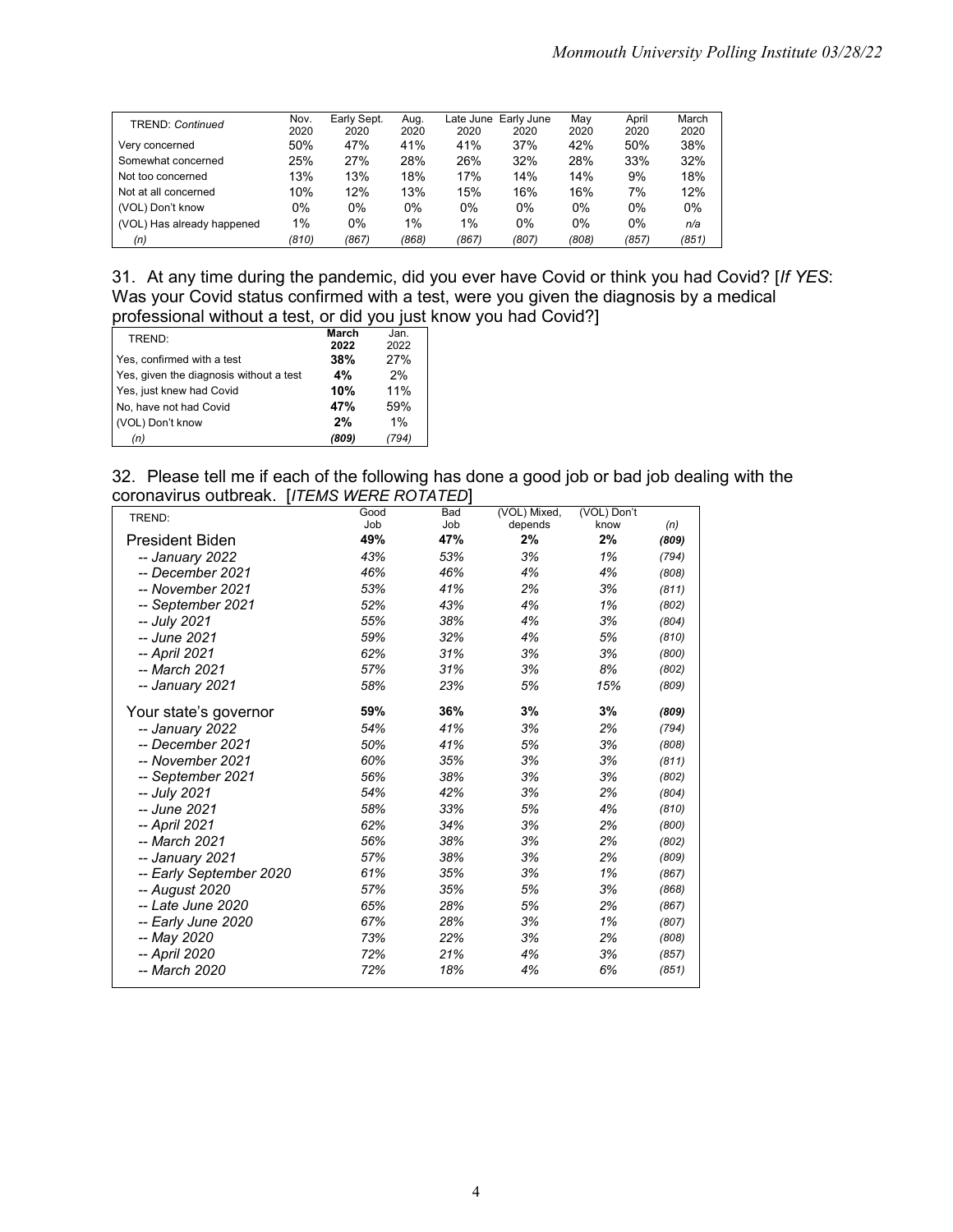| <b>TREND: Continued</b> | Good | Bad | (VOL) Mixed, | (VOL) Don't |       |
|-------------------------|------|-----|--------------|-------------|-------|
|                         | Job  | Job | depends      | know        | (n)   |
| The American public     | 35%  | 54% | 8%           | 2%          | (809) |
| -- January 2022         | 29%  | 58% | 9%           | 3%          | (794) |
| -- December 2021        | 27%  | 56% | 12%          | 5%          | (808) |
| -- November 2021        | 35%  | 55% | 7%           | 3%          | (811) |
| -- September 2021       | 23%  | 65% | 10%          | 2%          | (802) |
| -- July 2021            | 32%  | 51% | 12%          | 5%          | (804) |
| -- June 2021            | 42%  | 40% | 14%          | 4%          | (810) |
| -- April 2021           | 43%  | 44% | 10%          | 4%          | (800) |
| -- March 2021           | 35%  | 53% | 11%          | 1%          | (802) |
| -- January 2021         | 32%  | 60% | 6%           | 2%          | (809) |
| -- Early September 2020 | 31%  | 57% | 10%          | 2%          | (867) |
| -- August 2020          | 26%  | 62% | 11%          | 1%          | (868) |
| -- Late June 2020       | 28%  | 59% | 11%          | 3%          | (867) |
| -- Early June 2020      | 46%  | 43% | 8%           | 2%          | (807) |
| -- May 2020             | 51%  | 33% | 13%          | 2%          | (808) |
| -- April 2020           | 38%  | 48% | 12%          | 2%          | (857) |
| -- March 2020           | 38%  | 45% | 14%          | 3%          | (851) |
| Health agencies in the  |      |     |              |             |       |
| federal government      | 53%  | 41% | 4%           | 2%          | (809) |
| -- January 2022         | 46%  | 47% | 5%           | 2%          | (794) |
| -- December 2021        | 48%  | 41% | 6%           | 5%          | (808) |
| -- November 2021        | 53%  | 38% | 5%           | 4%          | (811) |
| -- September 2021       | 52%  | 38% | 6%           | 3%          | (802) |
| -- July 2021            | 57%  | 33% | 7%           | 3%          | (804) |
| -- June 2021            | 55%  | 33% | 6%           | 5%          | (810) |
| -- April 2021           | n/a  | n/a | n/a          | n/a         | n/a   |
| -- March 2021           | 50%  | 37% | 8%           | 5%          | (802) |
| -- January 2021         | 52%  | 40% | 6%           | 3%          | (809) |
| -- Early September 2020 | n/a  | n/a | n/a          | n/a         | n/a   |
| -- August 2020          | 46%  | 43% | 6%           | 4%          | (868) |
| -- Late June 2020       | n/a  | n/a | n/a          | n/a         | n/a   |
| -- Early June 2020      | 57%  | 34% | 5%           | 3%          | (807) |
| -- May 2020             | 63%  | 25% | 7%           | 4%          | (808) |
| -- April 2020           | 66%  | 25% | 4%           | 4%          | (857) |
| -- March 2020           | 65%  | 24% | 8%           | 4%          | (851) |
|                         |      |     |              |             |       |

33. Do you support or oppose instituting, or reinstituting, face mask and social distancing guidelines in your state at the current time?

| . .              | March | Jan.  | Dec.  | Sept. | July  |
|------------------|-------|-------|-------|-------|-------|
| TREND:           | 2022  | 2022  | 2021  | 2021  | 2021  |
| Support          | 34%   | 52%   | 55%   | 63%   | 52%   |
| Oppose           | 62%   | 45%   | 42%   | 34%   | 46%   |
| (VOL) Depends    | 3%    | 1%    | 2%    | 2%    | n/a   |
| (VOL) Don't know | 1%    | 2%    | 2%    | 1%    | 2%    |
| (n)              | (809) | (794) | (808) | (802) | (804) |

34. Do you support or oppose requiring people to show proof of vaccination in order to go to work in an office or setting where they are around other people?

| TREND:           | March | Jan.  | Dec.  | Nov.  | Sept. |
|------------------|-------|-------|-------|-------|-------|
|                  | 2022  | 2022  | 2021  | 2021  | 2021  |
| Support          | 44%   | 43%   | 46%   | 51%   | 53%   |
| Oppose           | 55%   | 53%   | 50%   | 47%   | 45%   |
| (VOL) Depends    | 1%    | 2%    | 2%    | 2%    | 2%    |
| (VOL) Don't know | 0%    | 2%    | 2%    | 1%    | $1\%$ |
| (n)              | (809) | (794) | (808) | (811) | (802) |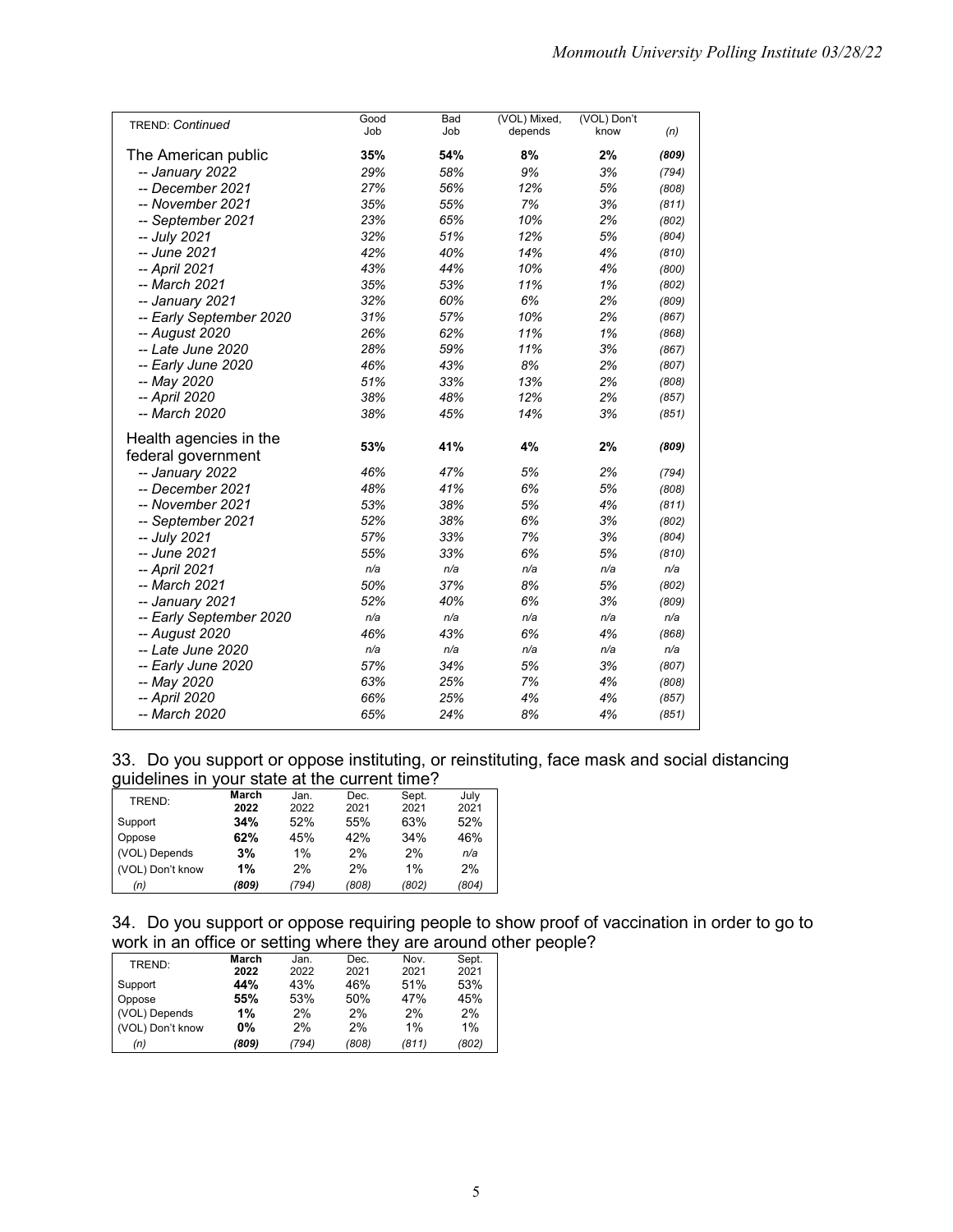35. The C.D.C. recently relaxed its recommendations on the need for face masks and social distancing in areas with a low Covid rate. Do you support or oppose relaxing these recommendations?

| .                |       |  |  |  |
|------------------|-------|--|--|--|
|                  | March |  |  |  |
|                  | 2022  |  |  |  |
| Support          | 77%   |  |  |  |
| Oppose           | 21%   |  |  |  |
| (VOL) Depends    | 1%    |  |  |  |
| (VOL) Don't know | 1%    |  |  |  |
| (n)              | (809) |  |  |  |

36. Do you tend to agree or disagree with the following statement: "It's time we accept that Covid is here to stay and we just need to get on with our lives."?

| TREND:           | March | Jan.  |
|------------------|-------|-------|
|                  | 2022  | 2022  |
| Agree            | 73%   | 70%   |
| <b>Disagree</b>  | 25%   | 28%   |
| (VOL) Depends    | 2%    | 2%    |
| (VOL) Don't know | 1%    | 1%    |
| (n)              | (809) | (794) |

37. Would you prefer the government to continue to adjust Covid guidelines and mandates in response to different variants as they arise, to settle on a consistent set of Covid guidelines and mandates that we will use from this point forward, or to have no Covid regulations and mandates?

| Continue to adjust guidelines/mandates               | March<br>2022<br>50% |
|------------------------------------------------------|----------------------|
| Settle on a consistent set of<br>quidelines/mandates | 14%                  |
| Have no quidelines/mandates<br>(VOL) Don't know      | 34%<br>1%            |
| (n)                                                  | (809)                |

#### 38. Have you received at least one dose of Covid vaccine, or not?

| TREND:           | March | Jan.  | Dec.  | Nov.  | Sept. | July  | June  | April |
|------------------|-------|-------|-------|-------|-------|-------|-------|-------|
|                  | 2022  | 2022  | 2021  | 2021  | 2021  | 2021  | 2021  | 2021  |
| Yes              | 78%   | 77%   | 78%   | 80%   | 75%   | 68%   | 66%   | 51%   |
| No               | 21%   | 20%   | 20%   | 18%   | 21%   | 28%   | 33%   | 48%   |
| (VOL) Don't know | 1%    | 4%    | 2%    | 3%    | 4%    | 4%    | 1%    | 1%    |
| (n)              | (809) | (794) | (808) | (811) | (802) | (804) | (810) | (800) |

39. Have you received a booster shot of the Covid vaccine, or not? [*If NOT:*] How likely are you to get a booster shot of the vaccine – very likely, somewhat likely, not too likely, or not at all likely?

| TREND:                   | March | Jan.  | Dec.  | Nov.     | Sept.   |
|--------------------------|-------|-------|-------|----------|---------|
|                          | 2022  | 2022  | 2021  | 2021     | 2021    |
| Already received booster | 48%   | 45%   | 24%   | $10\%$ * | $1\%$ * |
| Very likely              | 8%    | 11%   | 27%   | 41%      | 51%     |
| Somewhat likely          | 4%    | 7%    | 13%   | 14%      | 16%     |
| Not too likely           | 5%    | 7%    | 6%    | 8%       | 6%      |
| Not at all likely **     | 33%   | 30%   | 27%   | 25%      | 26%     |
| (VOL) Don't know         | 1%    | 0%    | $1\%$ | 2%       | 1%      |
| (n)                      | (809) | (794) | (808) | (811)    | (802)   |

\* *September/November 2021 polls did not specifically ask if person already got the booster, but included it as a volunteered response.*

*\*\* Prior to March 2022, this includes results to a previous question on likelihood of getting any dose of the vaccine.*

[*Q40 previously released.*]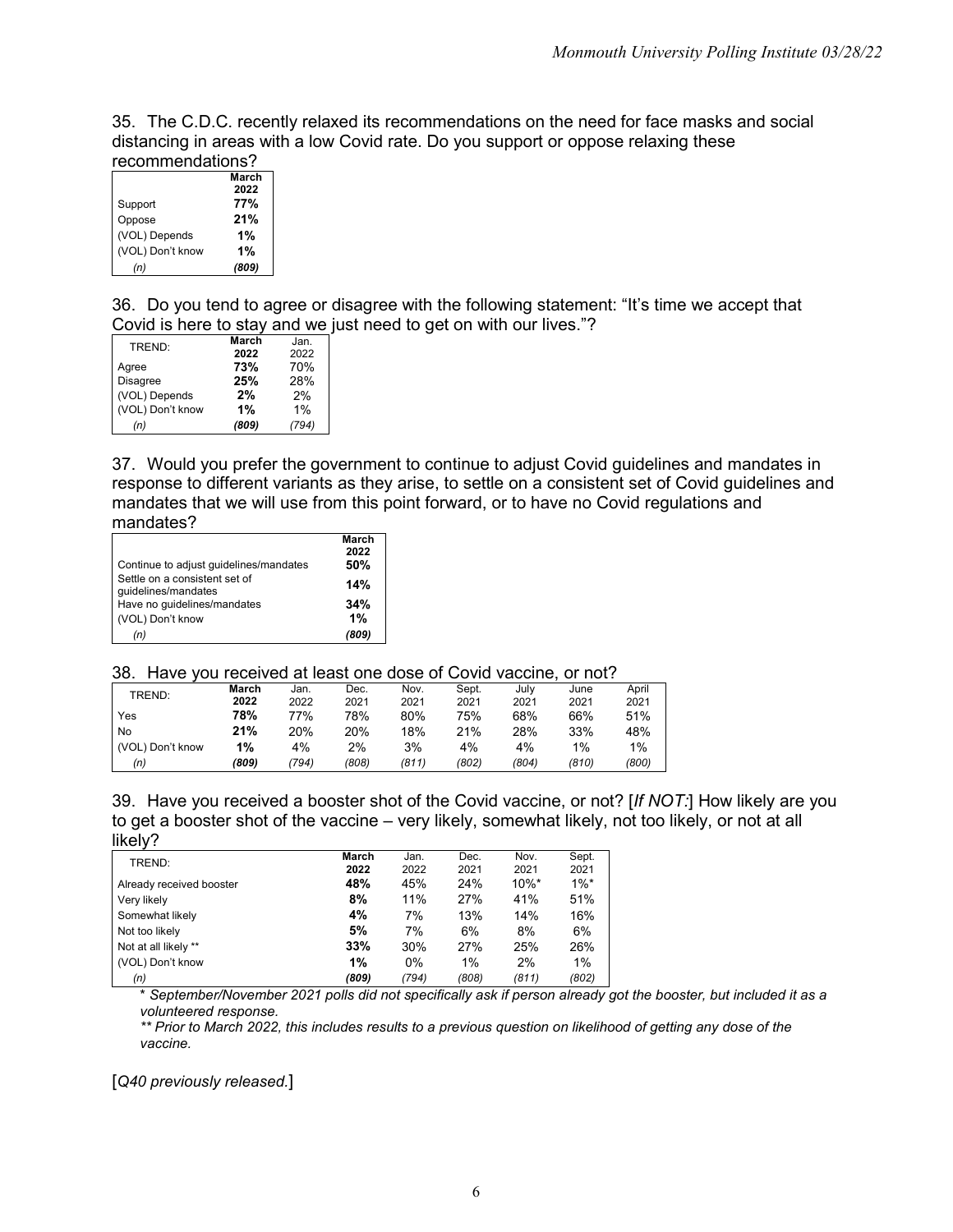#### **METHODOLOGY**

The *Monmouth University Poll* was sponsored and conducted by the Monmouth University Polling Institute from March 10 to 14, 2022 with a probability-based national random sample of 809 adults age 18 and older. This includes 278 contacted by a live interviewer on a landline telephone and 531 contacted by a live interviewer on a cell phone, in English. Telephone numbers were selected through a mix of random digit dialing and list-based sampling. Landline respondents were selected with a modified Troldahl-Carter youngest adult household screen. Interviewing services were provided by Braun Research, with sample obtained from Dynata (RDD, n=545), Aristotle (list, n=140) and a panel of prior Monmouth poll participants (n=124). Monmouth is responsible for all aspects of the survey design, data weighting and analysis. The full sample is weighted for region, age, education, gender and race based on US Census information (ACS 2018 one-year survey). For results based on this sample, one can say with 95% confidence that the error attributable to sampling has a maximum margin of plus or minus 3.5 percentage points (unadjusted for sample design). Sampling error can be larger for sub-groups (see table below). In addition to sampling error, one should bear in mind that question wording and practical difficulties in conducting surveys can introduce error or bias into the findings of opinion polls.

| <b>DEMOGRAPHICS (weighted)</b> |  |
|--------------------------------|--|
| Self-Reported                  |  |
| 29% Republican                 |  |
| 43% Independent                |  |
| 28% Democrat                   |  |
| 49% Male                       |  |
| 51% Female                     |  |
| 30% 18-34                      |  |
| 32% 35-54                      |  |
| $38\%55+$                      |  |
| 63% White                      |  |
| 13% Black                      |  |
| 16% Hispanic                   |  |
| 8% Asian/Other                 |  |
| 70% No degree                  |  |
| 30% 4 year degree              |  |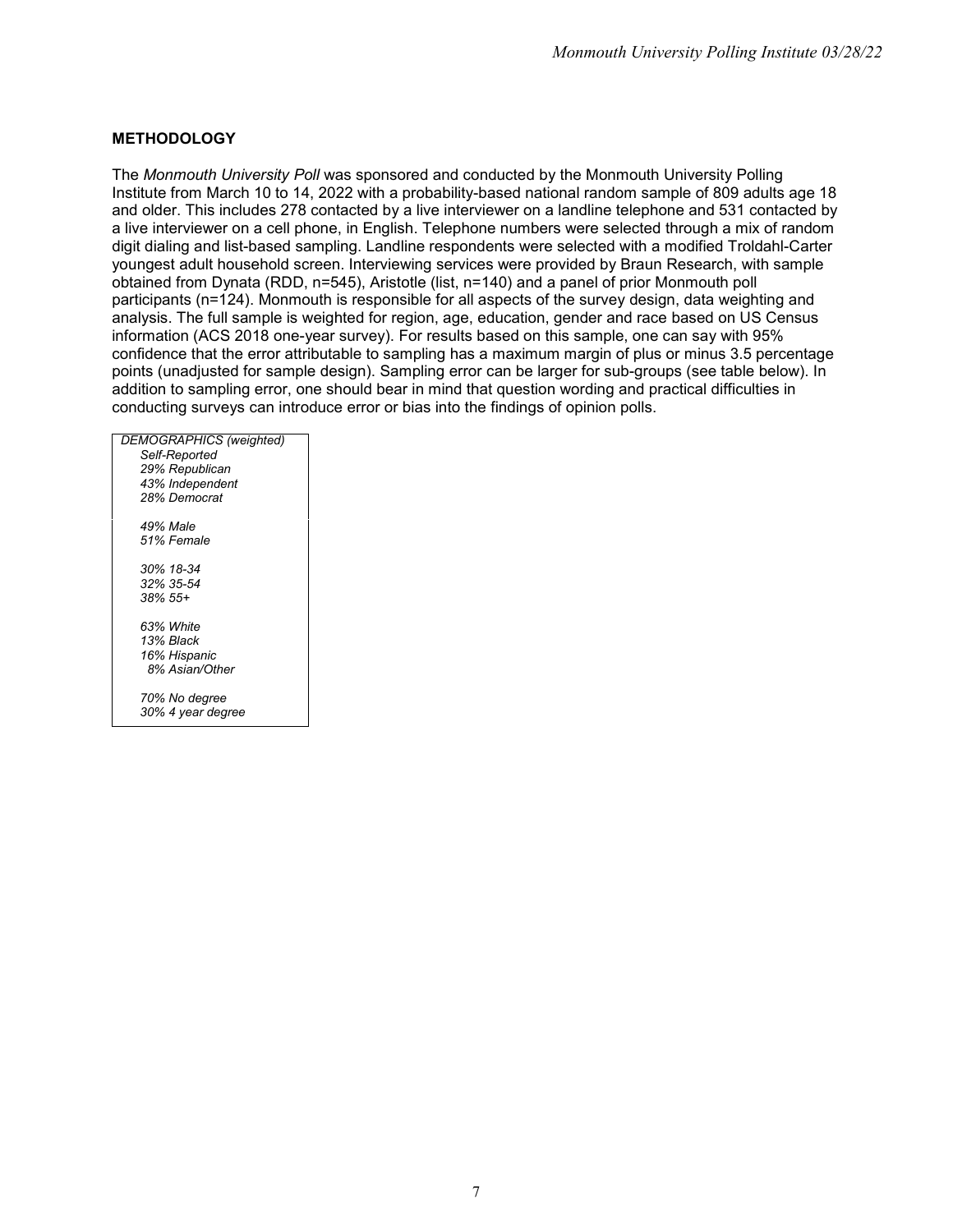| unweighted<br>moe<br>sample<br>$(+/-)$<br>TOTAL<br>809<br>3.5%<br><b>REGISTERED VOTER</b><br>746<br>3.6%<br>Yes<br>No<br>63<br>12.4%<br>232<br><b>SELF-REPORTED PARTY</b><br>6.4%<br>Republican<br>ID<br>338<br>5.3%<br>Independent<br>Democrat<br>235<br>6.4%<br><b>IDEOLOGY</b><br>Liberal<br>171<br>7.5%<br>Moderate<br>351<br>5.2%<br>272<br>6.0%<br>Conservative<br>GENDER<br>Male<br>417<br>4.8%<br>392<br>Female<br>5.0%<br>18-34<br>172<br>AGE<br>7.5%<br>$35 - 54$<br>284<br>5.8%<br>352<br>$55+$<br>5.2%<br><b>CHILDREN IN HOME</b><br>207<br>Yes<br>6.8%<br>No<br>598<br>4.0%<br><b>RACE</b><br>585<br>4.1%<br>White, non-Hispanic<br>Other<br>211<br>6.8%<br>5.1%<br><i><b>COLLEGE GRADUATE</b></i><br>No degree<br>367<br>4 year degree<br>437<br>4.7%<br>White, no degree<br><b>WHITE COLLEGE</b><br>260<br>6.1%<br>322<br>White, 4 year degree<br>5.5%<br><b>INCOME</b><br>226<br><\$50K<br>6.5%<br>\$50 to <\$100K<br>260<br>6.1%<br>288<br>$$100K +$<br>5.8%<br><b>2020 PRESIDENTIAL</b><br><b>Red State</b><br>360<br>5.2%<br>VOTE<br><b>Blue State</b><br>449<br>4.6% | <b>MARGIN OF ERROR</b> |  |  |
|------------------------------------------------------------------------------------------------------------------------------------------------------------------------------------------------------------------------------------------------------------------------------------------------------------------------------------------------------------------------------------------------------------------------------------------------------------------------------------------------------------------------------------------------------------------------------------------------------------------------------------------------------------------------------------------------------------------------------------------------------------------------------------------------------------------------------------------------------------------------------------------------------------------------------------------------------------------------------------------------------------------------------------------------------------------------------------------|------------------------|--|--|
|                                                                                                                                                                                                                                                                                                                                                                                                                                                                                                                                                                                                                                                                                                                                                                                                                                                                                                                                                                                                                                                                                          |                        |  |  |
|                                                                                                                                                                                                                                                                                                                                                                                                                                                                                                                                                                                                                                                                                                                                                                                                                                                                                                                                                                                                                                                                                          |                        |  |  |
|                                                                                                                                                                                                                                                                                                                                                                                                                                                                                                                                                                                                                                                                                                                                                                                                                                                                                                                                                                                                                                                                                          |                        |  |  |
|                                                                                                                                                                                                                                                                                                                                                                                                                                                                                                                                                                                                                                                                                                                                                                                                                                                                                                                                                                                                                                                                                          |                        |  |  |
|                                                                                                                                                                                                                                                                                                                                                                                                                                                                                                                                                                                                                                                                                                                                                                                                                                                                                                                                                                                                                                                                                          |                        |  |  |
|                                                                                                                                                                                                                                                                                                                                                                                                                                                                                                                                                                                                                                                                                                                                                                                                                                                                                                                                                                                                                                                                                          |                        |  |  |
|                                                                                                                                                                                                                                                                                                                                                                                                                                                                                                                                                                                                                                                                                                                                                                                                                                                                                                                                                                                                                                                                                          |                        |  |  |
|                                                                                                                                                                                                                                                                                                                                                                                                                                                                                                                                                                                                                                                                                                                                                                                                                                                                                                                                                                                                                                                                                          |                        |  |  |
|                                                                                                                                                                                                                                                                                                                                                                                                                                                                                                                                                                                                                                                                                                                                                                                                                                                                                                                                                                                                                                                                                          |                        |  |  |
|                                                                                                                                                                                                                                                                                                                                                                                                                                                                                                                                                                                                                                                                                                                                                                                                                                                                                                                                                                                                                                                                                          |                        |  |  |
|                                                                                                                                                                                                                                                                                                                                                                                                                                                                                                                                                                                                                                                                                                                                                                                                                                                                                                                                                                                                                                                                                          |                        |  |  |
|                                                                                                                                                                                                                                                                                                                                                                                                                                                                                                                                                                                                                                                                                                                                                                                                                                                                                                                                                                                                                                                                                          |                        |  |  |
|                                                                                                                                                                                                                                                                                                                                                                                                                                                                                                                                                                                                                                                                                                                                                                                                                                                                                                                                                                                                                                                                                          |                        |  |  |
|                                                                                                                                                                                                                                                                                                                                                                                                                                                                                                                                                                                                                                                                                                                                                                                                                                                                                                                                                                                                                                                                                          |                        |  |  |
|                                                                                                                                                                                                                                                                                                                                                                                                                                                                                                                                                                                                                                                                                                                                                                                                                                                                                                                                                                                                                                                                                          |                        |  |  |
|                                                                                                                                                                                                                                                                                                                                                                                                                                                                                                                                                                                                                                                                                                                                                                                                                                                                                                                                                                                                                                                                                          |                        |  |  |
|                                                                                                                                                                                                                                                                                                                                                                                                                                                                                                                                                                                                                                                                                                                                                                                                                                                                                                                                                                                                                                                                                          |                        |  |  |
|                                                                                                                                                                                                                                                                                                                                                                                                                                                                                                                                                                                                                                                                                                                                                                                                                                                                                                                                                                                                                                                                                          |                        |  |  |
|                                                                                                                                                                                                                                                                                                                                                                                                                                                                                                                                                                                                                                                                                                                                                                                                                                                                                                                                                                                                                                                                                          |                        |  |  |
|                                                                                                                                                                                                                                                                                                                                                                                                                                                                                                                                                                                                                                                                                                                                                                                                                                                                                                                                                                                                                                                                                          |                        |  |  |
|                                                                                                                                                                                                                                                                                                                                                                                                                                                                                                                                                                                                                                                                                                                                                                                                                                                                                                                                                                                                                                                                                          |                        |  |  |
|                                                                                                                                                                                                                                                                                                                                                                                                                                                                                                                                                                                                                                                                                                                                                                                                                                                                                                                                                                                                                                                                                          |                        |  |  |
|                                                                                                                                                                                                                                                                                                                                                                                                                                                                                                                                                                                                                                                                                                                                                                                                                                                                                                                                                                                                                                                                                          |                        |  |  |
|                                                                                                                                                                                                                                                                                                                                                                                                                                                                                                                                                                                                                                                                                                                                                                                                                                                                                                                                                                                                                                                                                          |                        |  |  |
|                                                                                                                                                                                                                                                                                                                                                                                                                                                                                                                                                                                                                                                                                                                                                                                                                                                                                                                                                                                                                                                                                          |                        |  |  |
|                                                                                                                                                                                                                                                                                                                                                                                                                                                                                                                                                                                                                                                                                                                                                                                                                                                                                                                                                                                                                                                                                          |                        |  |  |
|                                                                                                                                                                                                                                                                                                                                                                                                                                                                                                                                                                                                                                                                                                                                                                                                                                                                                                                                                                                                                                                                                          |                        |  |  |
|                                                                                                                                                                                                                                                                                                                                                                                                                                                                                                                                                                                                                                                                                                                                                                                                                                                                                                                                                                                                                                                                                          |                        |  |  |
|                                                                                                                                                                                                                                                                                                                                                                                                                                                                                                                                                                                                                                                                                                                                                                                                                                                                                                                                                                                                                                                                                          |                        |  |  |

**###**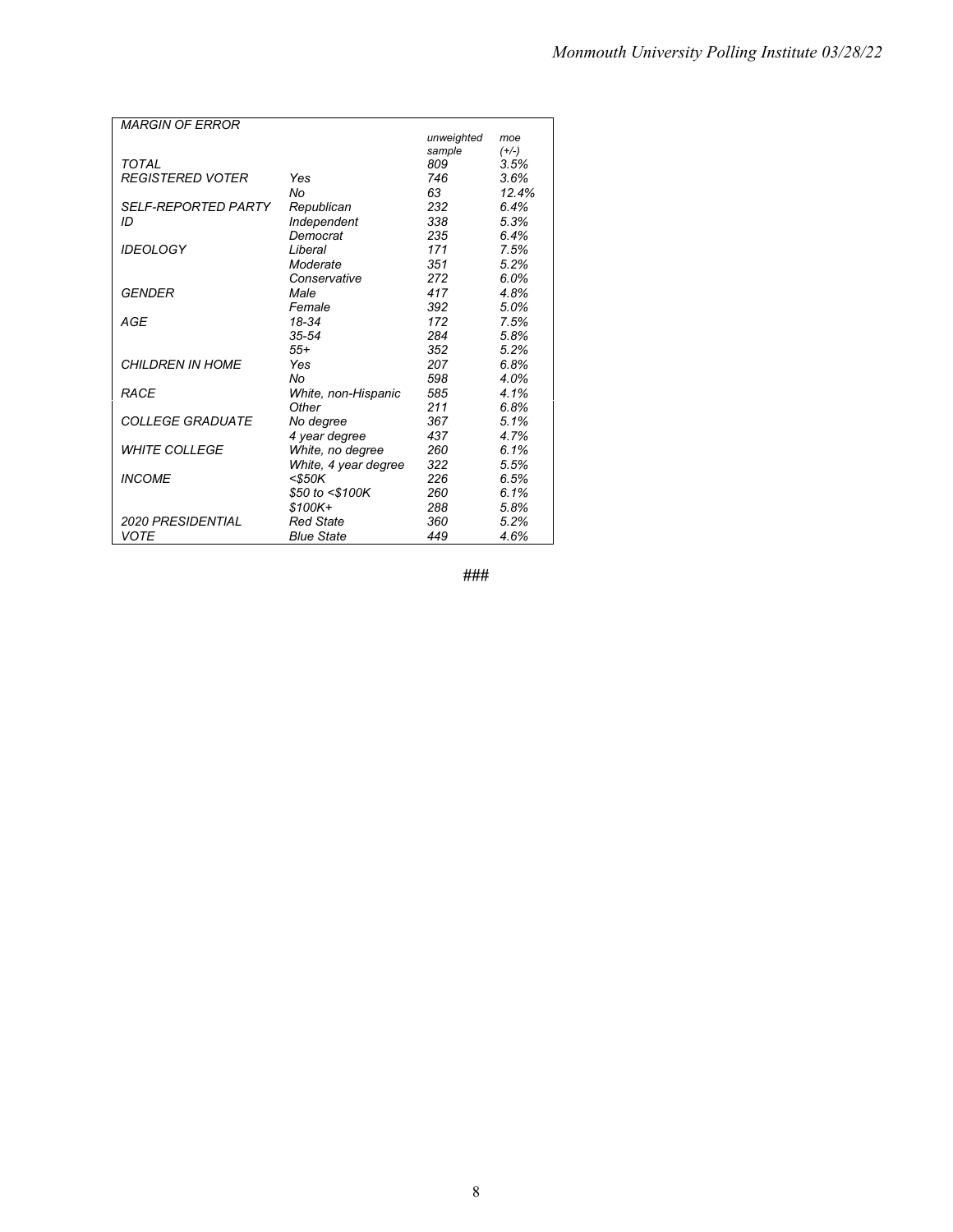|  |  |  | Monmouth University Poll -- NATIONAL -- 3/28/22 |  |
|--|--|--|-------------------------------------------------|--|
|--|--|--|-------------------------------------------------|--|

|                                                                                                          |                            | <b>TOTAL</b> | <b>REGISTERED TO</b><br><b>VOTE</b> |     |     | PARTY ID |     |       | POLITICAL IDEOLOGY |     |
|----------------------------------------------------------------------------------------------------------|----------------------------|--------------|-------------------------------------|-----|-----|----------|-----|-------|--------------------|-----|
|                                                                                                          |                            |              | Yes                                 | No  | Rep | Ind      | Dem | Lib   | Mod                | Con |
| 30. How concerned are you about<br>someone in your family becoming<br>seriously ill from the coronavirus | Very concerned             | 23%          | 23%                                 | 18% | 16% | 22%      | 30% | 31%   | 23%                | 17% |
|                                                                                                          | Somewhat concerned         | 26%          | 26%                                 | 22% | 18% | 25%      | 35% | 37%   | 27%                | 18% |
| outbreak - very concerned,<br>somewhat concerned, not too                                                | Not too concerned          | 26%          | 26%                                 | 24% | 26% | 26%      | 27% | 24%   | 29%                | 26% |
| concerned, or not at all<br>concerned?                                                                   | Not at all concerned       | 24%          | 23%                                 | 29% | 38% | 26%      | 8%  | 8%    | 20%                | 37% |
|                                                                                                          | (VOL) Has already happened | $1\%$        | 1%                                  | 7%  | 3%  | $1\%$    | 1%  | $1\%$ | 1%                 | 3%  |

|                                                                                                          |                            |      | <b>GENDER</b> |       | AGE 3-WAY |       | CHILDREN IN HOME |       | <b>RACE</b>       |                     |
|----------------------------------------------------------------------------------------------------------|----------------------------|------|---------------|-------|-----------|-------|------------------|-------|-------------------|---------------------|
|                                                                                                          |                            | Male | Female        | 18-34 | 35-54     | $55+$ | Yes              | No    | White<br>non-Hisp | Hsp-Blk-<br>Asn-Oth |
| 30. How concerned are you about<br>someone in your family becoming<br>seriously ill from the coronavirus | Very concerned             | 18%  | 28%           | 18%   | 14%       | 34%   | 12%              | 27%   | 16%               | 36%                 |
|                                                                                                          | Somewhat concerned         | 27%  | 24%           | 27%   | 25%       | 25%   | 25%              | 26%   | 27%               | 24%                 |
| outbreak - very concerned,<br>somewhat concerned, not too                                                | Not too concerned          | 24%  | 28%           | 27%   | 28%       | 23%   | 27%              | 25%   | 30%               | 20%                 |
| concerned, or not at all<br>concerned?                                                                   | Not at all concerned       | 30%  | 18%           | 25%   | 31%       | 17%   | 33%              | 20%   | 26%               | 19%                 |
|                                                                                                          | (VOL) Has already happened | 2%   | 1%            | 2%    | 1%        | 1%    | 3%               | $1\%$ | $1\%$             | 2%                  |

|                                                                                                          |                            | <b>COLLEGE GRAD</b> |                | <b>WHITE COLLEGE</b><br><b>DEGREE</b> |                  | <b>INCOME</b> |           |         | 2020 PRESIDENT<br>VOTE |                      |
|----------------------------------------------------------------------------------------------------------|----------------------------|---------------------|----------------|---------------------------------------|------------------|---------------|-----------|---------|------------------------|----------------------|
|                                                                                                          |                            |                     | 4 vr<br>degree | White no<br>degree                    | White<br>college | $<$ \$50K     | \$50-100K | \$100K+ | Red state              | <b>Blue</b><br>state |
| 30. How concerned are you about<br>someone in your family becoming<br>seriously ill from the coronavirus | Very concerned             | 24%                 | 19%            | 15%                                   | 16%              | 30%           | 18%       | 18%     | 21%                    | 25%                  |
|                                                                                                          | Somewhat concerned         | 25%                 | 29%            | 26%                                   | 29%              | 25%           | 30%       | 23%     | 23%                    | 28%                  |
| outbreak - very concerned,<br>somewhat concerned, not too                                                | Not too concerned          | 25%                 | 28%            | 29%                                   | 32%              | 23%           | 28%       | 25%     | 26%                    | 26%                  |
| concerned, or not at all<br>concerned?                                                                   | Not at all concerned       | 25%                 | 21%            | 28%                                   | 23%              | 21%           | 24%       | 31%     | 28%                    | 20%                  |
|                                                                                                          | (VOL) Has already happened | 1%                  | 2%             | 1%                                    | $1\%$            | 1%            | 0%        | 3%      | 2%                     | 1%                   |

|                                                                                               |                                    | <b>TOTAL</b> | <b>REGISTERED TO</b><br>VOTE |     |     | PARTY ID |     |       | POLITICAL IDEOLOGY |     |
|-----------------------------------------------------------------------------------------------|------------------------------------|--------------|------------------------------|-----|-----|----------|-----|-------|--------------------|-----|
|                                                                                               |                                    |              | Yes                          | No  | Rep | Ind      | Dem | Lib   | Mod                | Con |
| 31. At any time during the<br>pandemic, did you ever have<br>Covid or think you had Covid?    | Confirmed with a test              | 38%          | 37%                          | 43% | 40% | 44%      | 27% | 31%   | 37%                | 41% |
|                                                                                               | Given the diagnosis without a test | 4%           | 4%                           | 5%  | 6%  | 2%       | 4%  | $0\%$ | 5%                 | 6%  |
| Was your Covid status confirmed<br>with a test, were you given the                            | Just knew had Covid                | 10%          | 11%                          | 6%  | 11% | 12%      | 7%  | 8%    | 12%                | 9%  |
| diagnosis by a medical<br>professional without a test, or did<br>you just know you had Covid? | Havent had Covid                   | 47%          | 47%                          | 46% | 42% | 40%      | 60% | 58%   | 45%                | 43% |
|                                                                                               | [VOL] Dont know                    | 2%           | 2%                           | 0%  | 1%  | 2%       | 3%  | 3%    | 2%                 | 1%  |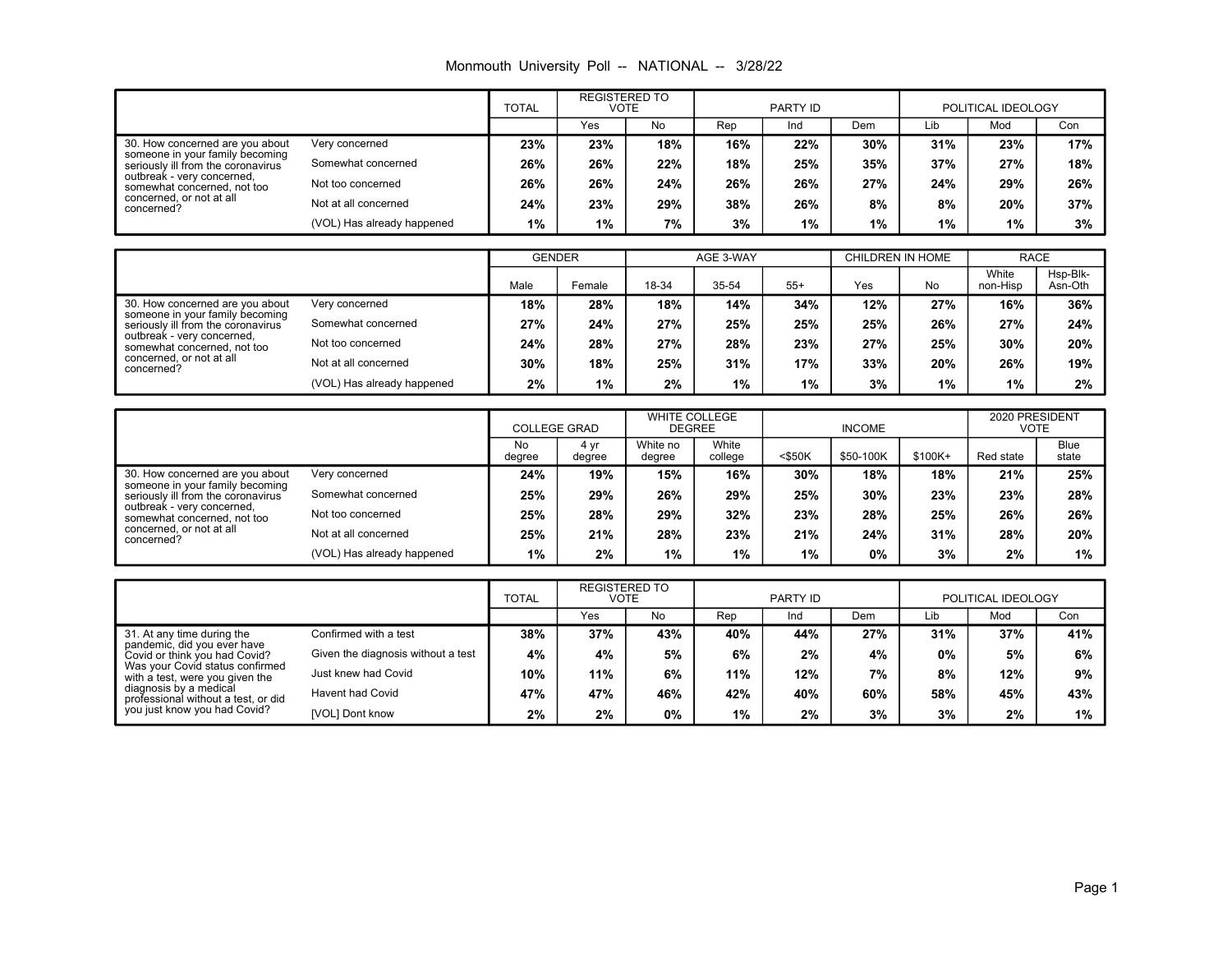|  |  |  | Monmouth University Poll -- NATIONAL -- 3/28/22 |  |
|--|--|--|-------------------------------------------------|--|
|--|--|--|-------------------------------------------------|--|

|                                                                                               |                                    | <b>GENDER</b> |        |       | AGE 3-WAY |       |       | CHILDREN IN HOME |                   | <b>RACE</b>         |
|-----------------------------------------------------------------------------------------------|------------------------------------|---------------|--------|-------|-----------|-------|-------|------------------|-------------------|---------------------|
|                                                                                               |                                    | Male          | Female | 18-34 | 35-54     | $55+$ | Yes   | No               | White<br>non-Hisp | Hsp-Blk-<br>Asn-Oth |
| 31. At any time during the<br>pandemic, did you ever have<br>Covid or think you had Covid?    | Confirmed with a test              | 40%           | 36%    | 44%   | 42%       | 29%   | 46%   | 35%              | 35%               | 42%                 |
|                                                                                               | Given the diagnosis without a test | 3%            | 4%     | 4%    | 6%        | 2%    | 6%    | 3%               | 4%                | 5%                  |
| Was your Covid status confirmed<br>with a test, were you given the                            | Just knew had Covid                | 10%           | 11%    | 9%    | 15%       | 7%    | 14%   | 9%               | 10%               | 9%                  |
| diagnosis by a medical<br>professional without a test, or did<br>you just know you had Covid? | Havent had Covid                   | 45%           | 49%    | 40%   | 36%       | 61%   | 33%   | 52%              | 50%               | 43%                 |
|                                                                                               | [VOL] Dont know                    | 2%            | $1\%$  | 2%    | $1\%$     | 2%    | $1\%$ | 2%               | 1%                | 2%                  |

|                                                                                               |                                    |              | <b>COLLEGE GRAD</b> |                    | <b>WHITE COLLEGE</b><br><b>DEGREE</b> |           | <b>INCOME</b> |          |           | 2020 PRESIDENT<br>VOTE |  |
|-----------------------------------------------------------------------------------------------|------------------------------------|--------------|---------------------|--------------------|---------------------------------------|-----------|---------------|----------|-----------|------------------------|--|
|                                                                                               |                                    | No<br>degree | 4 vr<br>degree      | White no<br>degree | White<br>college                      | $<$ \$50K | \$50-100K     | $$100K+$ | Red state | Blue<br>state          |  |
| 31. At any time during the<br>pandemic, did you ever have<br>Covid or think you had Covid?    | Confirmed with a test              | 40%          | 33%                 | 37%                | 31%                                   | 35%       | 35%           | 46%      | 39%       | 37%                    |  |
|                                                                                               | Given the diagnosis without a test | 5%           | 2%                  | 4%                 | 2%                                    | 3%        | 6%            | 1%       | 5%        | 3%                     |  |
| Was your Covid status confirmed<br>with a test, were you given the                            | Just knew had Covid                | 10%          | 11%                 | 12%                | 8%                                    | 10%       | 10%           | 11%      | 8%        | 12%                    |  |
| diagnosis by a medical<br>professional without a test, or did<br>you just know you had Covid? | <b>Havent had Covid</b>            | 44%          | 52%                 | 46%                | 57%                                   | 51%       | 47%           | 41%      | 48%       | 46%                    |  |
|                                                                                               | [VOL] Dont know                    | 1%           | 2%                  | $1\%$              | 2%                                    | 1%        | 2%            | 2%       | 1%        | 2%                     |  |

|                                                                                                                    |                      | <b>TOTAL</b> | <b>REGISTERED TO</b><br>VOTE |     | PARTY ID |     |     | POLITICAL IDEOLOGY |     |     |
|--------------------------------------------------------------------------------------------------------------------|----------------------|--------------|------------------------------|-----|----------|-----|-----|--------------------|-----|-----|
|                                                                                                                    |                      |              | Yes                          | No. | Rep      | Ind | Dem | Lib                | Mod | Con |
| 32A. Has the following done a<br>good job or bad job dealing with<br>the coronavirus outbreak:<br>President Biden? | Good job             | 49%          | 50%                          | 32% | 15%      | 48% | 85% | 67%                | 62% | 19% |
|                                                                                                                    | Bad job              | 47%          | 46%                          | 56% | 80%      | 46% | 14% | 32%                | 34% | 73% |
|                                                                                                                    | (VOL) Mixed, depends | 2%           | 2%                           | 6%  | 4%       | 2%  | 0%  | 1%                 | 1%  | 4%  |
|                                                                                                                    | [VOL] Dont know      | 2%           | 2%                           | 5%  | 1%       | 4%  | 1%  | 0%                 | 3%  | 3%  |

|                                                                                                                    |                      | <b>GENDER</b> |        | AGE 3-WAY |       |       | CHILDREN IN HOME |       | <b>RACE</b>       |                     |
|--------------------------------------------------------------------------------------------------------------------|----------------------|---------------|--------|-----------|-------|-------|------------------|-------|-------------------|---------------------|
|                                                                                                                    |                      | Male          | Female | 18-34     | 35-54 | $55+$ | Yes              | No    | White<br>non-Hisp | Hsp-Blk-<br>Asn-Oth |
| 32A. Has the following done a<br>good job or bad job dĕaling with<br>the coronavirus outbreak:<br>President Biden? | Good job             | 41%           | 56%    | 44%       | 47%   | 54%   | 36%              | 53%   | 46%               | 52%                 |
|                                                                                                                    | Bad iob              | 54%           | 41%    | 51%       | 50%   | 42%   | 59%              | 43%   | 49%               | 43%                 |
|                                                                                                                    | (VOL) Mixed, depends | 3%            | 1%     | 3%        | $1\%$ | 2%    | 4%               | $1\%$ | 2%                | 2%                  |
|                                                                                                                    | [VOL] Dont know      | 3%            | 2%     | 2%        | 2%    | 2%    | 0%               | 3%    | 2%                | 3%                  |

|                                                               |                      | <b>COLLEGE GRAD</b> |                | <b>WHITE COLLEGE</b><br><b>DEGREE</b> |                  | <b>INCOME</b> |           |         | 2020 PRESIDENT<br>VOTE |                      |
|---------------------------------------------------------------|----------------------|---------------------|----------------|---------------------------------------|------------------|---------------|-----------|---------|------------------------|----------------------|
|                                                               |                      | No<br>degree        | 4 vr<br>degree | White no<br>degree                    | White<br>college | $<$ \$50K     | \$50-100K | \$100K+ | Red state              | <b>Blue</b><br>state |
| 32A. Has the following done a                                 | Good job             | 46%                 | 55%            | 42%                                   | 55%              | 52%           | 50%       | 44%     | 42%                    | 54%                  |
| good job or bad job dealing with<br>the coronavirus outbreak: | Bad job              | 49%                 | 42%            | 53%                                   | 42%              | 42%           | 46%       | 53%     | 53%                    | 43%                  |
| President Biden?                                              | (VOL) Mixed, depends | 2%                  | 2%             | 2%                                    | 2%               | 2%            | 2%        | 3%      | 4%                     | 1%                   |
|                                                               | [VOL] Dont know      | 3%                  | 1%             | 3%                                    | $1\%$            | 4%            | 2%        | 1%      | 2%                     | 3%                   |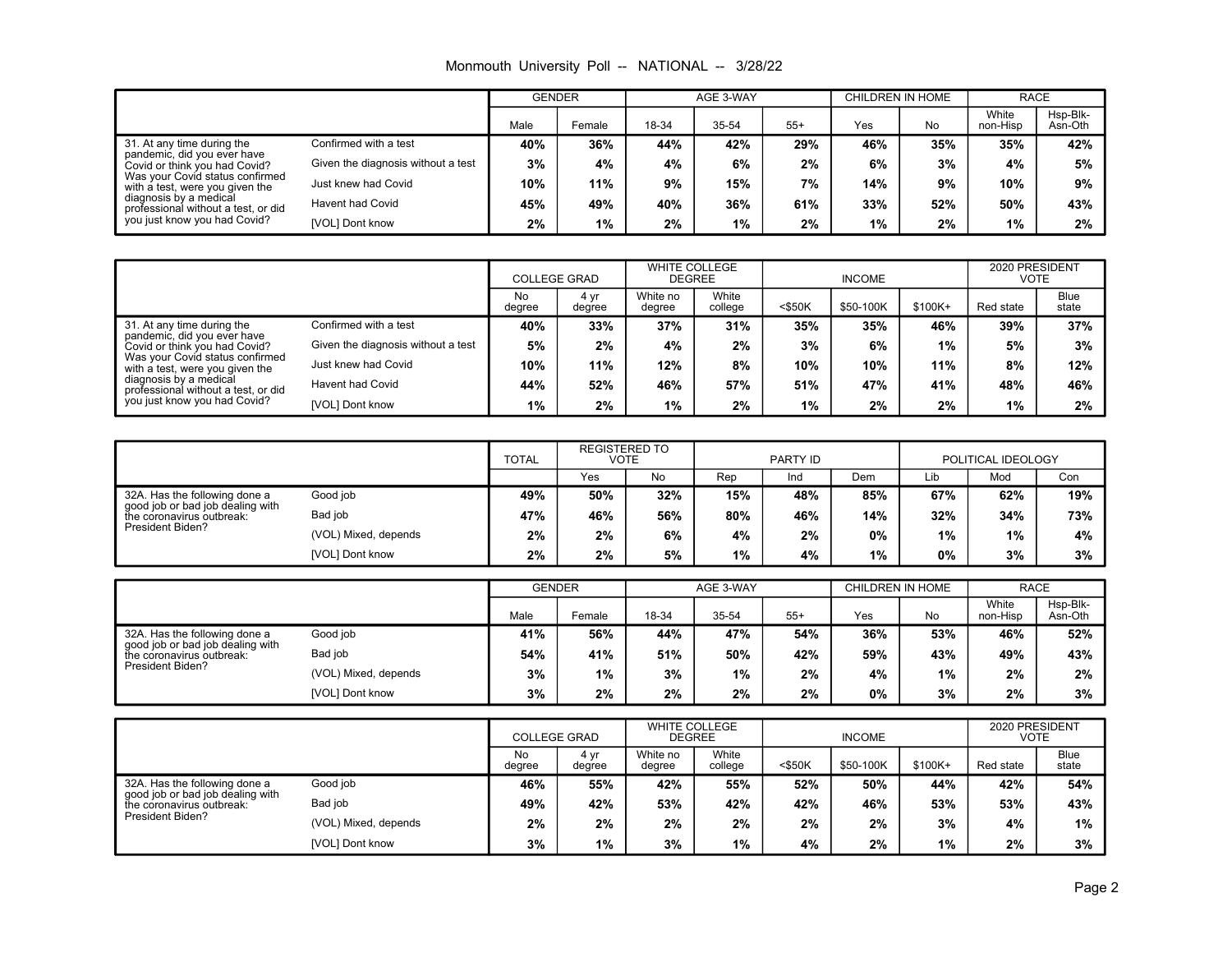# Monmouth University Poll -- NATIONAL -- 3/28/22

|                                                                    |                      | <b>TOTAL</b> | <b>REGISTERED TO</b><br><b>VOTE</b> |     |       | PARTY ID |     |       | POLITICAL IDEOLOGY |     |
|--------------------------------------------------------------------|----------------------|--------------|-------------------------------------|-----|-------|----------|-----|-------|--------------------|-----|
|                                                                    |                      |              | Yes                                 | No. | Rep   | Ind      | Dem | Lib   | Mod                | Con |
| 32B. Has the following done a                                      | Good job             | 59%          | 59%                                 | 57% | 60%   | 53%      | 67% | 52%   | 64%                | 57% |
| good job or bad job dealing with<br>the coronavirus outbreak: Your | Bad job              | 36%          | 36%                                 | 33% | 38%   | 39%      | 27% | 44%   | 29%                | 38% |
| states governor?                                                   | (VOL) Mixed, depends | 3%           | 3%                                  | 1%  | 2%    | 4%       | 1%  | 3%    | 2%                 | 2%  |
|                                                                    | [VOL] Dont know      | 3%           | 2%                                  | 10% | $0\%$ | 4%       | 5%  | $1\%$ | 5%                 | 2%  |

|                                                                    |                      | <b>GENDER</b> |        | AGE 3-WAY |       |       | CHILDREN IN HOME |     | RACE              |                     |
|--------------------------------------------------------------------|----------------------|---------------|--------|-----------|-------|-------|------------------|-----|-------------------|---------------------|
|                                                                    |                      | Male          | Female | 18-34     | 35-54 | $55+$ | Yes              | No  | White<br>non-Hisp | Hsp-Blk-<br>Asn-Oth |
| 32B. Has the following done a                                      | Good job             | 56%           | 61%    | 60%       | 55%   | 61%   | 58%              | 59% | 61%               | 56%                 |
| good job or bad job dēaling with<br>the coronavirus outbreak: Your | Bad job              | 39%           | 32%    | 35%       | 38%   | 34%   | 36%              | 35% | 34%               | 37%                 |
| states governor?                                                   | (VOL) Mixed, depends | 2%            | 3%     | 3%        | 3%    | 2%    | 4%               | 2%  | $2\%$             | 3%                  |
|                                                                    | [VOL] Dont know      | 3%            | 3%     | 2%        | 4%    | 4%    | 2%               | 4%  | 3%                | 4%                  |

|                                                                    |                      | <b>COLLEGE GRAD</b> |                | <b>WHITE COLLEGE</b><br><b>DEGREE</b> |                  |           | <b>INCOME</b> |         | 2020 PRESIDENT<br>VOTE |                      |
|--------------------------------------------------------------------|----------------------|---------------------|----------------|---------------------------------------|------------------|-----------|---------------|---------|------------------------|----------------------|
|                                                                    |                      | No<br>degree        | 4 vr<br>degree | White no<br>degree                    | White<br>college | $<$ \$50K | \$50-100K     | \$100K+ | Red state              | <b>Blue</b><br>state |
| 32B. Has the following done a                                      | Good job             | 59%                 | 59%            | 60%                                   | 62%              | 59%       | 60%           | 59%     | 60%                    | 58%                  |
| good job or bad job dealing with<br>the coronavirus outbreak: Your | Bad job              | 36%                 | 35%            | 35%                                   | 32%              | 32%       | 37%           | 38%     | 34%                    | 37%                  |
| states governor?                                                   | (VOL) Mixed, depends | 2%                  | 3%             | 2%                                    | 3%               | 5%        | $1\%$         | 2%      | 3%                     | 2%                   |
|                                                                    | [VOL] Dont know      | 3%                  | 2%             | 3%                                    | 2%               | 5%        | 3%            | 1%      | 3%                     | 3%                   |

|                                                                   |                      | <b>TOTAL</b> | <b>REGISTERED TO</b><br>VOTE |     | PARTY ID |     |     | POLITICAL IDEOLOGY |     |     |
|-------------------------------------------------------------------|----------------------|--------------|------------------------------|-----|----------|-----|-----|--------------------|-----|-----|
|                                                                   |                      |              | Yes                          | No  | Rep      | Ind | Dem | Lib                | Mod | Con |
| 32C. Has the following done a<br>good job or bad job dealing with | Good job             | 35%          | 37%                          | 23% | 49%      | 29% | 32% | 30%                | 34% | 41% |
| the coronavirus outbreak: The                                     | Bad job              | 54%          | 52%                          | 68% | 40%      | 63% | 54% | 64%                | 53% | 49% |
| American public?                                                  | (VOL) Mixed, depends | 8%           | 9%                           | 4%  | 8%       | 5%  | 12% | 6%                 | 11% | 7%  |
|                                                                   | [VOL] Dont know      | 2%           | 2%                           | 4%  | 2%       | 3%  | 2%  | 1%                 | 3%  | 3%  |

|                                                                   |                      | <b>GENDER</b> |        | AGE 3-WAY |       |       | CHILDREN IN HOME |     | <b>RACE</b>       |                     |
|-------------------------------------------------------------------|----------------------|---------------|--------|-----------|-------|-------|------------------|-----|-------------------|---------------------|
|                                                                   |                      | Male          | Female | 18-34     | 35-54 | $55+$ | Yes              | No  | White<br>non-Hisp | Hsp-Blk-<br>Asn-Oth |
| 32C. Has the following done a                                     | Good job             | 33%           | 37%    | 25%       | 32%   | 46%   | 24%              | 40% | 37%               | 33%                 |
| good job or bad job dealing with<br>the coronavirus outbreak: The | Bad job              | 58%           | 50%    | 68%       | 57%   | 40%   | 64%              | 50% | 50%               | 59%                 |
| American public?                                                  | (VOL) Mixed, depends | 6%            | 11%    | 5%        | 8%    | 10%   | 9%               | 8%  | 9%                | 7%                  |
|                                                                   | [VOL] Dont know      | 3%            | 2%     | 1%        | 2%    | 4%    | 3%               | 2%  | 3%                | 2%                  |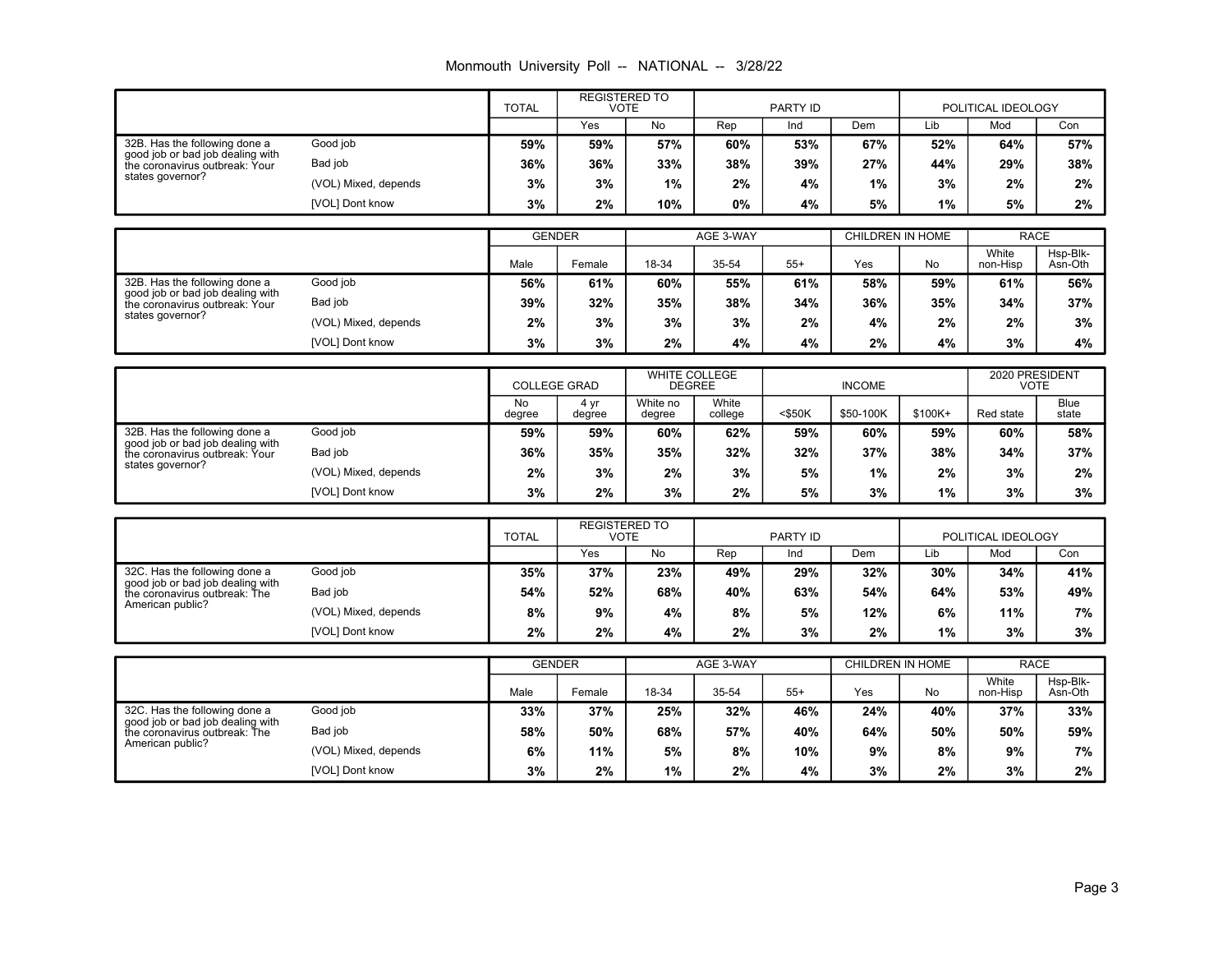# Monmouth University Poll -- NATIONAL -- 3/28/22

|                                                                   |                      | <b>COLLEGE GRAD</b> |                | <b>WHITE COLLEGE</b><br><b>DEGREE</b> |                  | <b>INCOME</b> |           |         | 2020 PRESIDENT<br><b>VOTE</b> |                      |
|-------------------------------------------------------------------|----------------------|---------------------|----------------|---------------------------------------|------------------|---------------|-----------|---------|-------------------------------|----------------------|
|                                                                   |                      | No<br>degree        | 4 yr<br>degree | White no<br>degree                    | White<br>college | $<$ \$50K     | \$50-100K | \$100K+ | Red state                     | <b>Blue</b><br>state |
| 32C. Has the following done a                                     | Good job             | 38%                 | 28%            | 41%                                   | 29%              | 40%           | 30%       | 34%     | 33%                           | 37%                  |
| good job or bad job dealing with<br>the coronavirus outbreak: The | Bad job              | 51%                 | 61%            | 46%                                   | 59%              | 48%           | 59%       | 58%     | 54%                           | 54%                  |
| American public?                                                  | (VOL) Mixed, depends | 8%                  | 9%             | 9%                                    | 10%              | 9%            | 9%        | 6%      | 10%                           | 7%                   |
|                                                                   | [VOL] Dont know      | 3%                  | 2%             | 3%                                    | 2%               | 3%            | 2%        | 2%      | 3%                            | 2%                   |

|                                                                   |                      | <b>TOTAL</b> | <b>REGISTERED TO</b><br>VOTE |     |     | PARTY ID |     |     | POLITICAL IDEOLOGY |     |
|-------------------------------------------------------------------|----------------------|--------------|------------------------------|-----|-----|----------|-----|-----|--------------------|-----|
|                                                                   |                      |              | Yes                          | No  | Rep | Ind      | Dem | Lib | Mod                | Con |
| 32D. Has the following done a<br>good job or bad job dealing with | Good job             | 53%          | 54%                          | 40% | 33% | 49%      | 77% | 67% | 61%                | 34% |
| the coronavirus outbreak: Health                                  | Bad job              | 41%          | 40%                          | 53% | 63% | 44%      | 15% | 32% | 30%                | 61% |
| agencies in the federal<br>qovernment?                            | (VOL) Mixed, depends | 4%           | 4%                           | 3%  | 3%  | 5%       | 4%  | 0%  | 6%                 | 4%  |
|                                                                   | [VOL] Dont know      | 2%           | 2%                           | 4%  | 1%  | 2%       | 3%  | 1%  | 3%                 | 1%  |

|                                                                      |                      | <b>GENDER</b> |        |       | AGE 3-WAY |       | CHILDREN IN HOME |     | <b>RACE</b>       |                     |
|----------------------------------------------------------------------|----------------------|---------------|--------|-------|-----------|-------|------------------|-----|-------------------|---------------------|
|                                                                      |                      | Male          | Female | 18-34 | 35-54     | $55+$ | Yes              | No  | White<br>non-Hisp | Hsp-Blk-<br>Asn-Oth |
| 32D. Has the following done a                                        | Good job             | 44%           | 62%    | 48%   | 51%       | 59%   | 41%              | 57% | 54%               | 51%                 |
| good job or bad job dealing with<br>the coronavirus outbreak: Health | Bad job              | 50%           | 33%    | 47%   | 44%       | 35%   | 51%              | 37% | 41%               | 40%                 |
| agencies in the federal<br>qovernment?                               | (VOL) Mixed, depends | 5%            | 4%     | 4%    | 5%        | 3%    | 7%               | 3%  | 3%                | 6%                  |
|                                                                      | [VOL] Dont know      | 2%            | 2%     | 1%    | 1%        | 4%    | 1%               | 2%  | 2%                | 2%                  |

|                                                                      |                      | <b>COLLEGE GRAD</b> |                | <b>WHITE COLLEGE</b><br><b>DEGREE</b> |                  | <b>INCOME</b> |           |         | 2020 PRESIDENT<br><b>VOTE</b> |               |
|----------------------------------------------------------------------|----------------------|---------------------|----------------|---------------------------------------|------------------|---------------|-----------|---------|-------------------------------|---------------|
|                                                                      |                      | No<br>degree        | 4 vr<br>degree | White no<br>degree                    | White<br>college | $<$ \$50K     | \$50-100K | \$100K+ | Red state                     | Blue<br>state |
| 32D. Has the following done a                                        | Good job             | 53%                 | 52%            | 54%                                   | 54%              | 63%           | 50%       | 43%     | 52%                           | 53%           |
| good job or bad job dealing with<br>the coronavirus outbreak: Health | Bad job              | 41%                 | 42%            | 41%                                   | 42%              | 29%           | 43%       | 54%     | 42%                           | 41%           |
| agencies in the federal<br>qovernment?                               | (VOL) Mixed, depends | 5%                  | 3%             | 3%                                    | 2%               | 5%            | 4%        | 3%      | 5%                            | 3%            |
|                                                                      | [VOL] Dont know      | 2%                  | 2%             | 2%                                    | 2%               | 3%            | 2%        | 0%      | 1%                            | 3%            |

|                                                                     |                 | <b>TOTAL</b> | <b>REGISTERED TO</b><br>VOTE |     | PARTY ID |     |     | POLITICAL IDEOLOGY |     |     |
|---------------------------------------------------------------------|-----------------|--------------|------------------------------|-----|----------|-----|-----|--------------------|-----|-----|
|                                                                     |                 |              | Yes                          | No  | Rep      | Ind | Dem | Lib                | Mod | Con |
| 33. Do you support or oppose<br>instituting, or reinstituting, face | Support         | 34%          | 34%                          | 31% | 12%      | 30% | 60% | 57%                | 36% | 14% |
| mask and social distancing                                          | Oppose          | 62%          | 63%                          | 59% | 87%      | 64% | 34% | 40%                | 60% | 81% |
| guidelines in your state at the<br>current time?                    | (VOL) Depends   | 3%           | 3%                           | 4%  | $1\%$    | 3%  | 4%  | 1%                 | 4%  | 3%  |
|                                                                     | [VOL] Dont know | $1\%$        | 1%                           | 6%  | 0%       | 2%  | 1%  | 1%                 | 0%  | 3%  |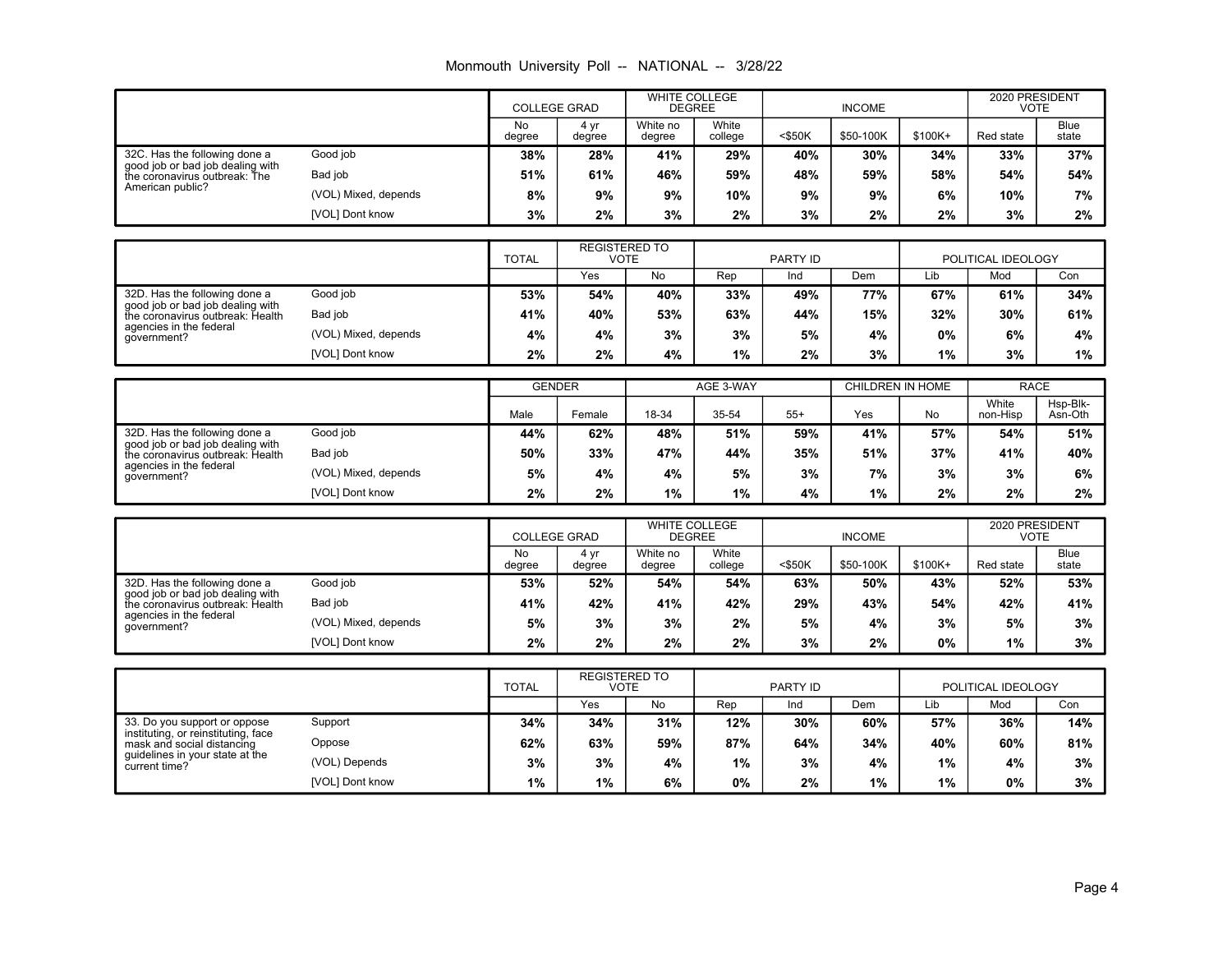|  |  |  | Monmouth University Poll -- NATIONAL -- 3/28/22 |  |
|--|--|--|-------------------------------------------------|--|
|--|--|--|-------------------------------------------------|--|

|                                                                          |                 | <b>GENDER</b>       |                                     |                    | AGE 3-WAY                             | <b>CHILDREN IN HOME</b> |                         |         | <b>RACE</b>                   |                      |
|--------------------------------------------------------------------------|-----------------|---------------------|-------------------------------------|--------------------|---------------------------------------|-------------------------|-------------------------|---------|-------------------------------|----------------------|
|                                                                          |                 | Male                | Female                              | 18-34              | 35-54                                 | $55+$                   | Yes                     | No      | White<br>non-Hisp             | Hsp-Blk-<br>Asn-Oth  |
| 33. Do you support or oppose<br>instituting, or reinstituting, face      | Support         | 25%                 | 42%                                 | 42%                | 25%                                   | 34%                     | 24%                     | 37%     | 25%                           | 49%                  |
| mask and social distancing                                               | Oppose          | 70%                 | 55%                                 | 57%                | 72%                                   | 59%                     | 72%                     | 59%     | 71%                           | 47%                  |
| guidelines in your state at the<br>current time?                         | (VOL) Depends   | 3%                  | 2%                                  | 1%                 | 3%                                    | 4%                      | 4%                      | 2%      | 3%                            | 3%                   |
|                                                                          | [VOL] Dont know | 1%                  | 2%                                  | 0%                 | 1%                                    | 3%                      | 1%                      | 2%      | 1%                            | 1%                   |
|                                                                          |                 |                     |                                     |                    |                                       |                         |                         |         |                               |                      |
|                                                                          |                 | <b>COLLEGE GRAD</b> |                                     |                    | <b>WHITE COLLEGE</b><br><b>DEGREE</b> |                         | <b>INCOME</b>           |         | 2020 PRESIDENT<br><b>VOTE</b> |                      |
|                                                                          |                 | No<br>degree        | 4 yr<br>degree                      | White no<br>degree | White<br>college                      | <\$50K                  | \$50-100K               | \$100K+ | Red state                     | <b>Blue</b><br>state |
| 33. Do you support or oppose                                             | Support         | 34%                 | 31%                                 | 25%                | 25%                                   | 41%                     | 35%                     | 21%     | 28%                           | 38%                  |
| instituting, or reinstituting, face<br>mask and social distancing        | Oppose          | 61%                 | 66%                                 | 70%                | 72%                                   | 54%                     | 61%                     | 76%     | 68%                           | 58%                  |
| guidelines in your state at the<br>current time?                         | (VOL) Depends   | 3%                  | 2%                                  | 3%                 | 2%                                    | 2%                      | 4%                      | 2%      | 3%                            | 3%                   |
|                                                                          | [VOL] Dont know | 2%                  | 1%                                  | 2%                 | 1%                                    | 3%                      | 0%                      | 1%      | 1%                            | 2%                   |
|                                                                          |                 |                     |                                     |                    |                                       |                         |                         |         |                               |                      |
|                                                                          |                 | <b>TOTAL</b>        | <b>REGISTERED TO</b><br><b>VOTE</b> |                    |                                       | PARTY ID                |                         |         | POLITICAL IDEOLOGY            |                      |
|                                                                          |                 |                     | Yes                                 | <b>No</b>          | Rep                                   | Ind                     | Dem                     | Lib     | Mod                           | Con                  |
| 34. Do you support or oppose<br>requiring people to show proof of        | Support         | 44%                 | 44%                                 | 40%                | 16%                                   | 44%                     | 69%                     | 75%     | 45%                           | 20%                  |
| vaccination in order to go to work<br>in an office or setting where they | Oppose          | 55%                 | 55%                                 | 59%                | 83%                                   | 55%                     | 29%                     | 24%     | 54%                           | 79%                  |
| are around other people?                                                 | (VOL) Depends   | 1%                  | 1%                                  | 0%                 | 1%                                    | 1%                      | 1%                      | 1%      | 1%                            | 0%                   |
|                                                                          | [VOL] Dont know | 0%                  | 0%                                  | 1%                 | 0%                                    | 0%                      | 1%                      | 0%      | 0%                            | $0\%$                |
|                                                                          |                 | <b>GENDER</b>       |                                     |                    | AGE 3-WAY                             |                         | <b>CHILDREN IN HOME</b> |         | <b>RACE</b>                   |                      |
|                                                                          |                 |                     |                                     |                    |                                       |                         |                         |         | White                         | Hsp-Blk-             |
|                                                                          |                 | Male                | Female                              | 18-34              | 35-54                                 | $55+$                   | Yes                     | No      | non-Hisp                      | Asn-Oth              |
| 34. Do you support or oppose<br>requiring people to show proof of        | Support         | 38%                 | 49%                                 | 51%                | 32%                                   | 48%                     | 28%                     | 49%     | 37%                           | 55%                  |
| vaccination in order to go to work                                       | Oppose          | 61%                 | 50%                                 | 48%                | 68%                                   | 50%                     | 72%                     | 49%     | 61%                           | 44%                  |
| in an office or setting where they<br>are around other people?           | (VOL) Depends   | 1%                  | 1%                                  | 0%                 | 0%                                    | 2%                      | 0%                      | 1%      | 1%                            | 0%                   |
|                                                                          | [VOL] Dont know | 0%                  | 0%                                  | 0%                 | 0%                                    | 1%                      | 0%                      | 0%      | 0%                            | $0\%$                |
|                                                                          |                 |                     |                                     |                    |                                       |                         |                         |         |                               |                      |
|                                                                          |                 | <b>COLLEGE GRAD</b> |                                     |                    | <b>WHITE COLLEGE</b><br><b>DEGREE</b> |                         | <b>INCOME</b>           |         | 2020 PRESIDENT<br><b>VOTE</b> |                      |
|                                                                          |                 | No<br>degree        | 4 yr<br>degree                      | White no<br>degree | White<br>college                      | <\$50K                  | \$50-100K               | \$100K+ | Red state                     | <b>Blue</b><br>state |
| 34. Do you support or oppose<br>requiring people to show proof of        | Support         | 41%                 | 49%                                 | 32%                | 48%                                   | 48%                     | 46%                     | 34%     | 38%                           | 49%                  |
| vaccination in order to go to work                                       | Oppose          | 58%                 | 50%                                 | 66%                | 52%                                   | 51%                     | 53%                     | 65%     | 61%                           | 51%                  |
| in an office or setting where they<br>are around other people?           | (VOL) Depends   | 1%                  | 1%                                  | 1%                 | 1%                                    | 1%                      | 0%                      | 0%      | 1%                            | 0%                   |
|                                                                          | [VOL] Dont know | 0%                  | 0%                                  | 1%                 | 0%                                    | 0%                      | 0%                      | 0%      | 1%                            | 0%                   |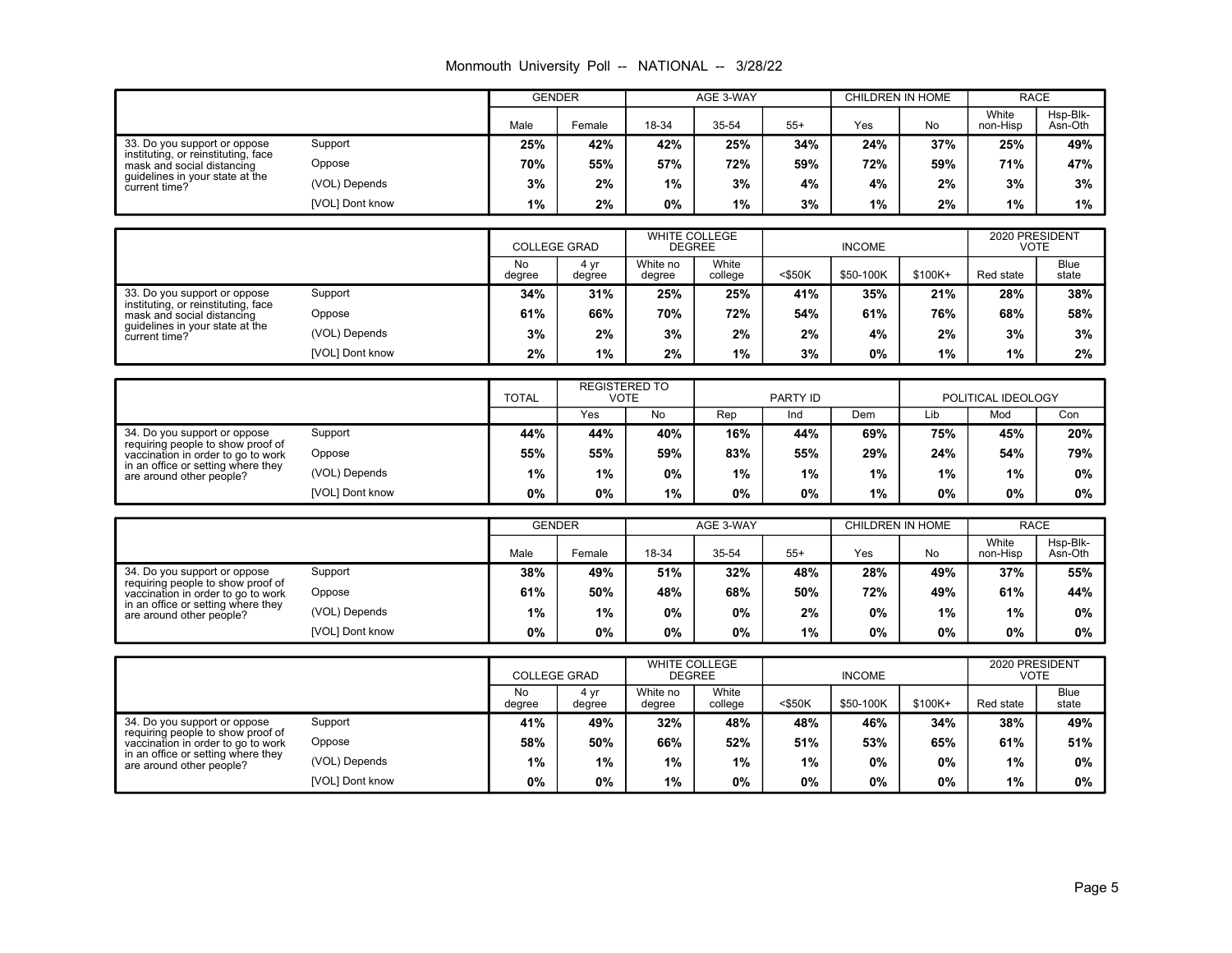# Monmouth University Poll -- NATIONAL -- 3/28/22

|                                                                 |                 | <b>TOTAL</b> | <b>REGISTERED TO</b><br><b>VOTE</b> |       |     | PARTY ID |     |     | POLITICAL IDEOLOGY |     |
|-----------------------------------------------------------------|-----------------|--------------|-------------------------------------|-------|-----|----------|-----|-----|--------------------|-----|
|                                                                 |                 |              | Yes                                 | No.   | Rep | Ind      | Dem | Lib | Mod                | Con |
| 35. The C.D.C. recently relaxed                                 | Support         | 77%          | 77%                                 | 71%   | 86% | 76%      | 67% | 58% | 83%                | 83% |
| its recommendations on the need<br>for face masks and social    | Oppose          | 21%          | 21%                                 | 22%   | 13% | 21%      | 29% | 38% | 16%                | 14% |
| distancing in areas with a low<br>Covid rate. Do you support or | (VOL) Depends   | $1\%$        | $1\%$                               | $1\%$ | 0%  | $1\%$    | 2%  | 3%  | 0%                 | 1%  |
| oppose relaxing these<br>recommendations?                       | [VOL] Dont know | 1%           | $1\%$                               | 5%    | 1%  | 2%       | 1%  | 1%  | 1%                 | 2%  |

|                                                                 |                 |       | <b>GENDER</b> |       | AGE 3-WAY |       |     | CHILDREN IN HOME | <b>RACE</b>       |                     |
|-----------------------------------------------------------------|-----------------|-------|---------------|-------|-----------|-------|-----|------------------|-------------------|---------------------|
|                                                                 |                 | Male  | Female        | 18-34 | 35-54     | $55+$ | Yes | No               | White<br>non-Hisp | Hsp-Blk-<br>Asn-Oth |
| 35. The C.D.C. recently relaxed                                 | Support         | 83%   | 71%           | 69%   | 86%       | 75%   | 86% | 73%              | 86%               | 61%                 |
| its recommendations on the need<br>for face masks and social    | Oppose          | 16%   | 26%           | 28%   | 13%       | 22%   | 11% | 25%              | 12%               | 35%                 |
| distancing in areas with a low<br>Covid rate. Do you support or | (VOL) Depends   | 0%    | 2%            | 2%    | 0%        | 1%    | 2%  | 1%               | 1%                | 2%                  |
| oppose relaxing these<br>recommendations?                       | [VOL] Dont know | $1\%$ | 2%            | 1%    | 0%        | 2%    | 1%  | 2%               | 1%                | 2%                  |

|                                                                 |                 |              | <b>COLLEGE GRAD</b> |                    | <b>WHITE COLLEGE</b><br><b>DEGREE</b> |           | <b>INCOME</b> | 2020 PRESIDENT<br>VOTE |           |                      |
|-----------------------------------------------------------------|-----------------|--------------|---------------------|--------------------|---------------------------------------|-----------|---------------|------------------------|-----------|----------------------|
|                                                                 |                 | No<br>dearee | 4 vr<br>degree      | White no<br>degree | White<br>college                      | $<$ \$50K | \$50-100K     | \$100K+                | Red state | <b>Blue</b><br>state |
| 35. The C.D.C. recently relaxed                                 | Support         | 75%          | 81%                 | 87%                | 84%                                   | 69%       | 79%           | 84%                    | 80%       | 75%                  |
| its recommendations on the need<br>for face masks and social    | Oppose          | 22%          | 18%                 | 11%                | 14%                                   | 26%       | 20%           | 16%                    | 18%       | 23%                  |
| distancing in areas with a low<br>Covid rate. Do you support or | (VOL) Depends   | 1%           | $1\%$               | 0%                 | $1\%$                                 | 2%        | 0%            | 1%                     | 1%        | 1%                   |
| oppose relaxing these<br>recommendations?                       | [VOL] Dont know | 2%           | 0%                  | 2%                 | $0\%$                                 | 3%        | 1%            | 0%                     | 2%        | 1%                   |

|                                                                   |                 | <b>TOTAL</b> | <b>REGISTERED TO</b><br>VOTE |     | PARTY ID |     |       | POLITICAL IDEOLOGY |     |     |
|-------------------------------------------------------------------|-----------------|--------------|------------------------------|-----|----------|-----|-------|--------------------|-----|-----|
|                                                                   |                 |              | Yes                          | No  | Rep      | Ind | Dem   | Lib                | Mod | Con |
| 36. Do you tend to agree or<br>disagree with the following        | Agree           | 73%          | 73%                          | 67% | 89%      | 70% | 58%   | 48%                | 76% | 85% |
| statement: "Its time we accept                                    | <b>Disagree</b> | 25%          | 25%                          | 26% | 8%       | 27% | 39%   | 47%                | 21% | 13% |
| that Covid is here to stay and we<br>just need to get on with our | (VOL) Depends   | 2%           | 2%                           | 1%  | 2%       | 2%  | 1%    | 4%                 | 2%  | 1%  |
| lives."?                                                          | [VOL] Dont know | 1%           | 0%                           | 5%  | 0%       | 1%  | $1\%$ | 0%                 | 1%  | 1%  |

|                                                                   |                 |      | <b>GENDER</b> |       | AGE 3-WAY |       |     | CHILDREN IN HOME | <b>RACE</b>       |                     |
|-------------------------------------------------------------------|-----------------|------|---------------|-------|-----------|-------|-----|------------------|-------------------|---------------------|
|                                                                   |                 | Male | Female        | 18-34 | 35-54     | $55+$ | Yes | No               | White<br>non-Hisp | Hsp-Blk-<br>Asn-Oth |
| 36. Do you tend to agree or                                       | Agree           | 77%  | 69%           | 66%   | 76%       | 75%   | 83% | 69%              | 78%               | 63%                 |
| disagree with the following<br>statement: "Its time we accept     | Disagree        | 21%  | 29%           | 32%   | 21%       | 22%   | 14% | 28%              | 20%               | 33%                 |
| that Covid is here to stay and we<br>just need to get on with our | (VOL) Depends   | 2%   | 2%            | 2%    | 2%        | 2%    | 2%  | 2%               | 2%                | 3%                  |
| lives."?                                                          | [VOL] Dont know | 1%   | 1%            | 0%    | 0%        | 2%    | 0%  | $1\%$            | 1%                | $1\%$               |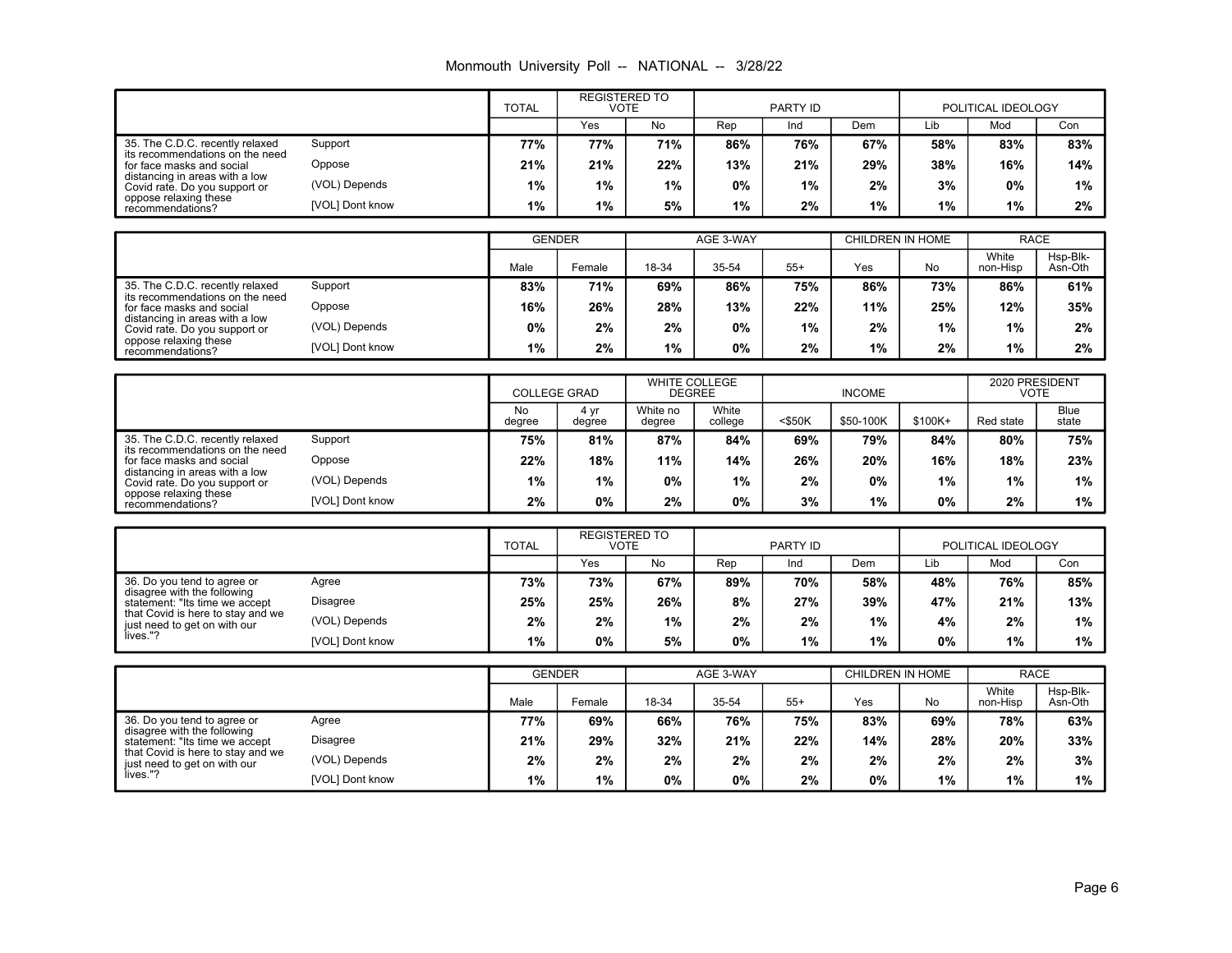| Monmouth University Poll -- |  |  | NATIONAL -- |  | 3/28/22 |
|-----------------------------|--|--|-------------|--|---------|
|-----------------------------|--|--|-------------|--|---------|

|                                                                   |                 |              | <b>COLLEGE GRAD</b> |                    | <b>WHITE COLLEGE</b><br><b>DEGREE</b> | <b>INCOME</b> |           |         | 2020 PRESIDENT<br>VOTE |                      |
|-------------------------------------------------------------------|-----------------|--------------|---------------------|--------------------|---------------------------------------|---------------|-----------|---------|------------------------|----------------------|
|                                                                   |                 | No<br>degree | 4 vr<br>degree      | White no<br>degree | White<br>college                      | $<$ \$50K     | \$50-100K | \$100K+ | Red state              | <b>Blue</b><br>state |
| 36. Do you tend to agree or<br>Agree                              |                 | 74%          | 69%                 | 83%                | 68%                                   | 71%           | 73%       | 75%     | 73%                    | 72%                  |
| disagree with the following<br>statement: "Its time we accept     | <b>Disagree</b> | 24%          | 27%                 | 16%                | 28%                                   | 26%           | 26%       | 23%     | 25%                    | 25%                  |
| that Covid is here to stay and we<br>just need to get on with our | (VOL) Depends   | 2%           | 3%                  | 1%                 | 3%                                    | 2%            | 1%        | $1\%$   | 2%                     | 2%                   |
| lives."?                                                          | [VOL] Dont know | 1%           | 1%                  | 0%                 | 1%                                    | 1%            | 0%        | 0%      | 0%                     | 1%                   |

|                                                                                                     |                                                       | <b>REGISTERED TO</b><br><b>TOTAL</b><br>VOTE |     |     | PARTY ID |     |     | POLITICAL IDEOLOGY |     |     |
|-----------------------------------------------------------------------------------------------------|-------------------------------------------------------|----------------------------------------------|-----|-----|----------|-----|-----|--------------------|-----|-----|
|                                                                                                     |                                                       |                                              | Yes | No  | Rep      | Ind | Dem | Lib                | Mod | Con |
| 37. Would you prefer the<br>government to continue to adjust                                        | Continue to adjust guidelines\<br>mandates            | 50%                                          | 52% | 40% | 24%      | 46% | 82% | 78%                | 53% | 27% |
| Covid quidelines and mandates in<br>response to different variants as<br>they arise, to settle on a | Settle on a consistent set of<br>quidelines\ mandates | 14%                                          | 15% | 13% | 8%       | 19% | 14% | 14%                | 22% | 7%  |
| consistent set of Covid guidelines<br>and mandates that we will use                                 | Have no quidelines\ mandates                          | 34%                                          | 33% | 45% | 67%      | 33% | 4%  | 8%                 | 24% | 63% |
| from this point forward, or to have<br>no                                                           | [VOL] Dont know                                       | $1\%$                                        | 1%  | 2%  | 1%       | 1%  | 1%  | $0\%$              | 1%  | 2%  |

|                                                                                                   |                                                       | <b>GENDER</b> |        |       | AGE 3-WAY |       | CHILDREN IN HOME |     | <b>RACE</b>       |                     |
|---------------------------------------------------------------------------------------------------|-------------------------------------------------------|---------------|--------|-------|-----------|-------|------------------|-----|-------------------|---------------------|
|                                                                                                   |                                                       | Male          | Female | 18-34 | 35-54     | $55+$ | Yes              | No  | White<br>non-Hisp | Hsp-Blk-<br>Asn-Oth |
| 37. Would you prefer the<br>government to continue to adjust                                      | Continue to adjust guidelines\<br>mandates            | 42%           | 58%    | 58%   | 43%       | 51%   | 39%              | 55% | 46%               | 59%                 |
| Covid guidelines and mandates in<br>response to different variants as                             | Settle on a consistent set of<br>quidelines\ mandates | 15%           | 14%    | 13%   | 14%       | 17%   | 13%              | 15% | 14%               | 16%                 |
| they arise, to settle on a<br>consistent set of Covid guidelines<br>and mandates that we will use | Have no guidelines\ mandates                          | 41%           | 27%    | 28%   | 43%       | 31%   | 48%              | 29% | 40%               | 24%                 |
| from this point forward, or to have<br>no                                                         | [VOL] Dont know                                       | 1%            | $1\%$  | 1%    | $1\%$     | $1\%$ | $1\%$            | 1%  | $1\%$             | 1%                  |

|                                                                                                     |                                                       | <b>COLLEGE GRAD</b> |                | <b>WHITE COLLEGE</b><br><b>DEGREE</b> |                  | <b>INCOME</b> |           |         | 2020 PRESIDENT<br>VOTE |                      |
|-----------------------------------------------------------------------------------------------------|-------------------------------------------------------|---------------------|----------------|---------------------------------------|------------------|---------------|-----------|---------|------------------------|----------------------|
|                                                                                                     |                                                       | No<br>degree        | 4 yr<br>degree | White no<br>degree                    | White<br>college | $<$ \$50K     | \$50-100K | \$100K+ | Red state              | <b>Blue</b><br>state |
| 37. Would you prefer the<br>government to continue to adjust                                        | Continue to adjust guidelines\<br>mandates            | 47%                 | 57%            | 41%                                   | 54%              | 57%           | 50%       | 42%     | 42%                    | 57%                  |
| Covid quidelines and mandates in<br>response to different variants as<br>they arise, to settle on a | Settle on a consistent set of<br>quidelines\ mandates | 15%                 | 13%            | 13%                                   | 14%              | 17%           | 16%       | $10\%$  | 15%                    | 14%                  |
| consistent set of Covid quidelines<br>and mandates that we will use                                 | Have no quidelines\ mandates                          | 37%                 | 28%            | 44%                                   | 31%              | 24%           | 34%       | 47%     | 41%                    | 28%                  |
| from this point forward, or to have<br>no                                                           | [VOL] Dont know                                       | 1%                  | $1\%$          | 1%                                    | 1%               | 2%            | $0\%$     | 1%      | 2%                     | 0%                   |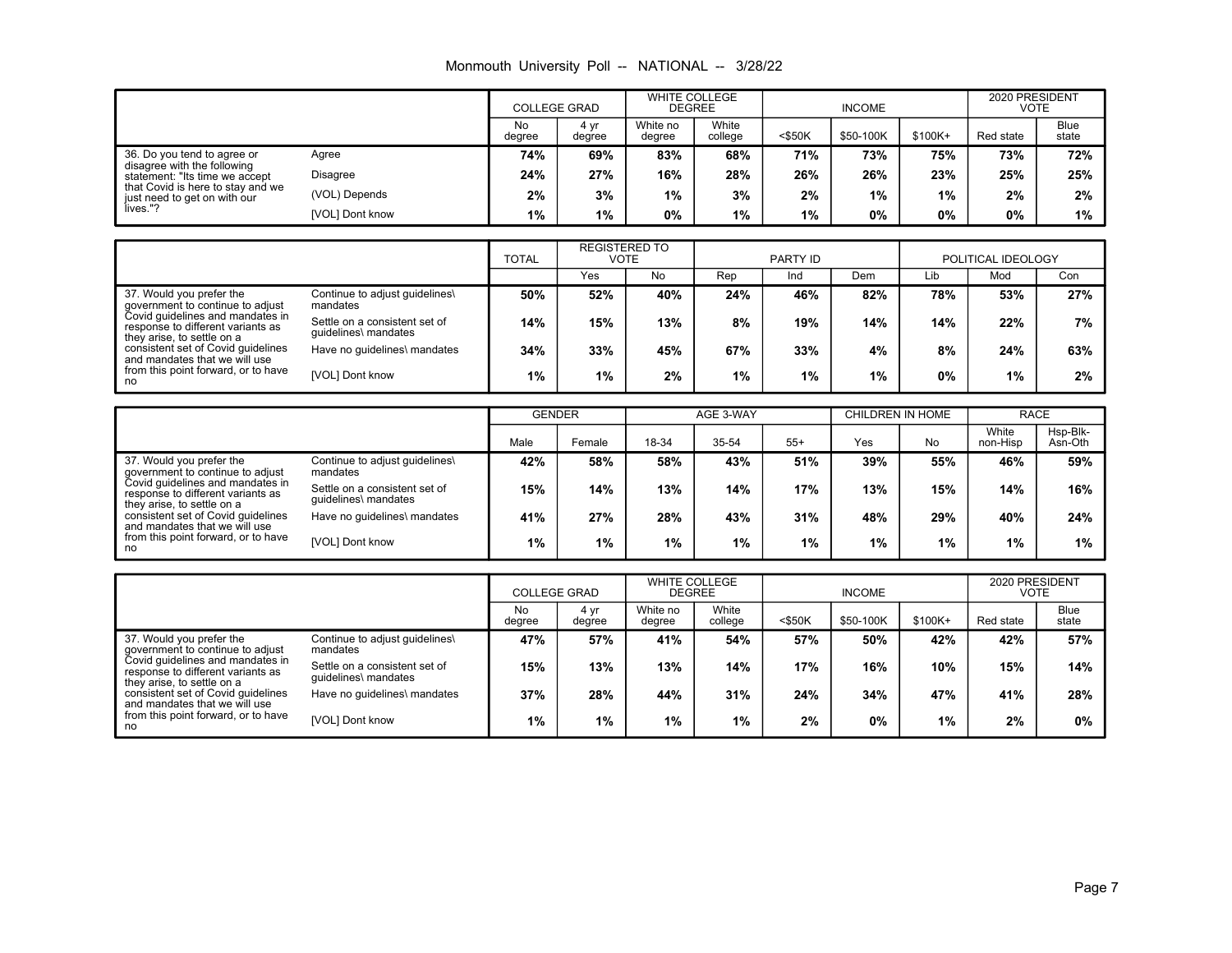|  |  |  | Monmouth University Poll -- NATIONAL -- 3/28/22 |  |
|--|--|--|-------------------------------------------------|--|
|--|--|--|-------------------------------------------------|--|

|                                                                                                                                                                                                                 |                   | <b>TOTAL</b>                | <b>REGISTERED TO</b><br><b>VOTE</b> |                    | PARTY ID         |          |                         |                |                      | POLITICAL IDEOLOGY   |  |
|-----------------------------------------------------------------------------------------------------------------------------------------------------------------------------------------------------------------|-------------------|-----------------------------|-------------------------------------|--------------------|------------------|----------|-------------------------|----------------|----------------------|----------------------|--|
|                                                                                                                                                                                                                 |                   |                             | Yes                                 | No                 | Rep              | Ind      | Dem                     | Lib            | Mod                  | Con                  |  |
| 38. Have you received at least<br>one dose of Covid vaccine, or<br>not?                                                                                                                                         | Yes               | 78%                         | 79%                                 | 74%                | 64%              | 78%      | 93%                     | 95%            | 84%                  | 62%                  |  |
|                                                                                                                                                                                                                 | No                | 21%                         | 20%                                 | 26%                | 34%              | 21%      | 7%                      | 4%             | 16%                  | 36%                  |  |
|                                                                                                                                                                                                                 | [VOL] Dont know   | 1%                          | 1%                                  | 1%                 | 2%               | 1%       | 0%                      | 0%             | 0%                   | 2%                   |  |
|                                                                                                                                                                                                                 |                   |                             |                                     |                    |                  |          |                         |                |                      |                      |  |
|                                                                                                                                                                                                                 |                   | <b>GENDER</b>               |                                     | AGE 3-WAY          |                  |          | <b>CHILDREN IN HOME</b> |                | <b>RACE</b><br>White |                      |  |
|                                                                                                                                                                                                                 |                   | Male                        | Female                              | 18-34              | 35-54            | $55+$    | Yes                     | No             | non-Hisp             | Hsp-Blk-<br>Asn-Oth  |  |
| 38. Have you received at least<br>one dose of Covid vaccine, or<br>not?                                                                                                                                         | Yes               | 75%                         | 81%                                 | 84%                | 65%              | 85%      | 66%                     | 83%            | 77%                  | 81%                  |  |
|                                                                                                                                                                                                                 | No                | 24%                         | 17%                                 | 16%                | 33%              | 14%      | 34%                     | 16%            | 21%                  | 19%                  |  |
|                                                                                                                                                                                                                 | [VOL] Dont know   | 1%                          | 1%                                  | 0%                 | 2%               | 1%       | 0%                      | 1%             | 1%                   | 0%                   |  |
|                                                                                                                                                                                                                 |                   | <b>COLLEGE GRAD</b>         |                                     | WHITE COLLEGE      |                  |          |                         | 2020 PRESIDENT |                      |                      |  |
|                                                                                                                                                                                                                 |                   |                             |                                     | <b>DEGREE</b>      |                  |          | <b>INCOME</b>           |                |                      | <b>VOTE</b>          |  |
|                                                                                                                                                                                                                 |                   | <b>No</b><br>degree         | 4 yr<br>degree                      | White no<br>degree | White<br>college | <\$50K   | \$50-100K               | \$100K+        | Red state            | <b>Blue</b><br>state |  |
| 38. Have you received at least<br>one dose of Covid vaccine, or<br>not?                                                                                                                                         | Yes               | 76%                         | 85%                                 | 72%                | 87%              | 77%      | 82%                     | 77%            | 77%                  | 80%                  |  |
|                                                                                                                                                                                                                 | No                | 24%                         | 13%                                 | 27%                | 11%              | 23%      | 18%                     | 21%            | 22%                  | 19%                  |  |
|                                                                                                                                                                                                                 | [VOL] Dont know   | 1%                          | 1%                                  | 1%                 | 2%               | 0%       | 0%                      | 1%             | 1%                   | 1%                   |  |
|                                                                                                                                                                                                                 |                   |                             | <b>REGISTERED TO</b>                |                    |                  |          |                         |                |                      |                      |  |
|                                                                                                                                                                                                                 |                   | <b>TOTAL</b><br><b>VOTE</b> |                                     |                    |                  | PARTY ID |                         |                | POLITICAL IDEOLOGY   |                      |  |
|                                                                                                                                                                                                                 |                   |                             | Yes                                 | <b>No</b>          | Rep              | Ind      | Dem                     | Lib            | Mod                  | Con                  |  |
| 39. Have vou received a booster<br>shot of the Covid vaccine, or not?<br>How likely are you to get a<br>booster shot of the vaccine - very<br>likely, somewhat likely, not too<br>likely, or not at all likely? | Already received  | 48%                         | 50%                                 | 36%                | 31%              | 44%      | 71%                     | 61%            | 57%                  | 30%                  |  |
|                                                                                                                                                                                                                 | Very likely       | 8%                          | 8%                                  | 7%                 | 5%               | 8%       | 12%                     | 20%            | 6%                   | 3%                   |  |
|                                                                                                                                                                                                                 | Somewhat likely   | 4%                          | 4%                                  | 3%                 | 3%               | 6%       | 2%                      | 2%             | 6%                   | 3%                   |  |
|                                                                                                                                                                                                                 | Not too likely    | 5%                          | 4%                                  | 15%                | 5%               | 6%       | 4%                      | 5%             | 5%                   | 6%                   |  |
|                                                                                                                                                                                                                 | Not at all likely | 33%                         | 32%                                 | 38%                | 54%              | 35%      | 9%                      | 13%            | 24%                  | 56%                  |  |
|                                                                                                                                                                                                                 | [VOL] Dont know   | 1%                          | 1%                                  | 1%                 | 2%               | 1%       | 0%                      | 0%             | 1%                   | 2%                   |  |
|                                                                                                                                                                                                                 |                   | <b>GENDER</b>               |                                     | AGE 3-WAY          |                  |          |                         |                |                      | <b>RACE</b>          |  |
|                                                                                                                                                                                                                 |                   |                             |                                     |                    |                  |          | <b>CHILDREN IN HOME</b> |                | White<br>Hsp-Blk-    |                      |  |
|                                                                                                                                                                                                                 |                   | Male                        | Female                              | 18-34              | 35-54            | $55+$    | Yes                     | No             | non-Hisp             | Asn-Oth              |  |
| 39. Have you received a booster<br>shot of the Covid vaccine, or not?<br>How likely are you to get a<br>booster shot of the vaccine - verv<br>likely, somewhat likely, not too<br>likely, or not at all likely? | Already received  | 43%                         | 53%                                 | 43%                | 36%              | 64%      | 33%                     | 54%            | 52%                  | 43%                  |  |
|                                                                                                                                                                                                                 | Very likely       | 7%                          | 9%                                  | 11%                | 8%               | 7%       | 3%                      | 10%            | 5%                   | 14%                  |  |
|                                                                                                                                                                                                                 | Somewhat likely   | 5%                          | 3%                                  | 5%                 | 3%               | 4%       | 4%                      | 4%             | 3%                   | 5%                   |  |
|                                                                                                                                                                                                                 |                   |                             |                                     |                    | 5%               | 2%       | 9%                      | 4%             | 6%                   | 5%                   |  |
|                                                                                                                                                                                                                 | Not too likely    | 7%                          | 4%                                  | 9%                 |                  |          |                         |                |                      |                      |  |
|                                                                                                                                                                                                                 | Not at all likely | 37%                         | 28%                                 | 31%                | 46%              | 23%      | 49%                     | 27%            | 32%                  | 33%                  |  |